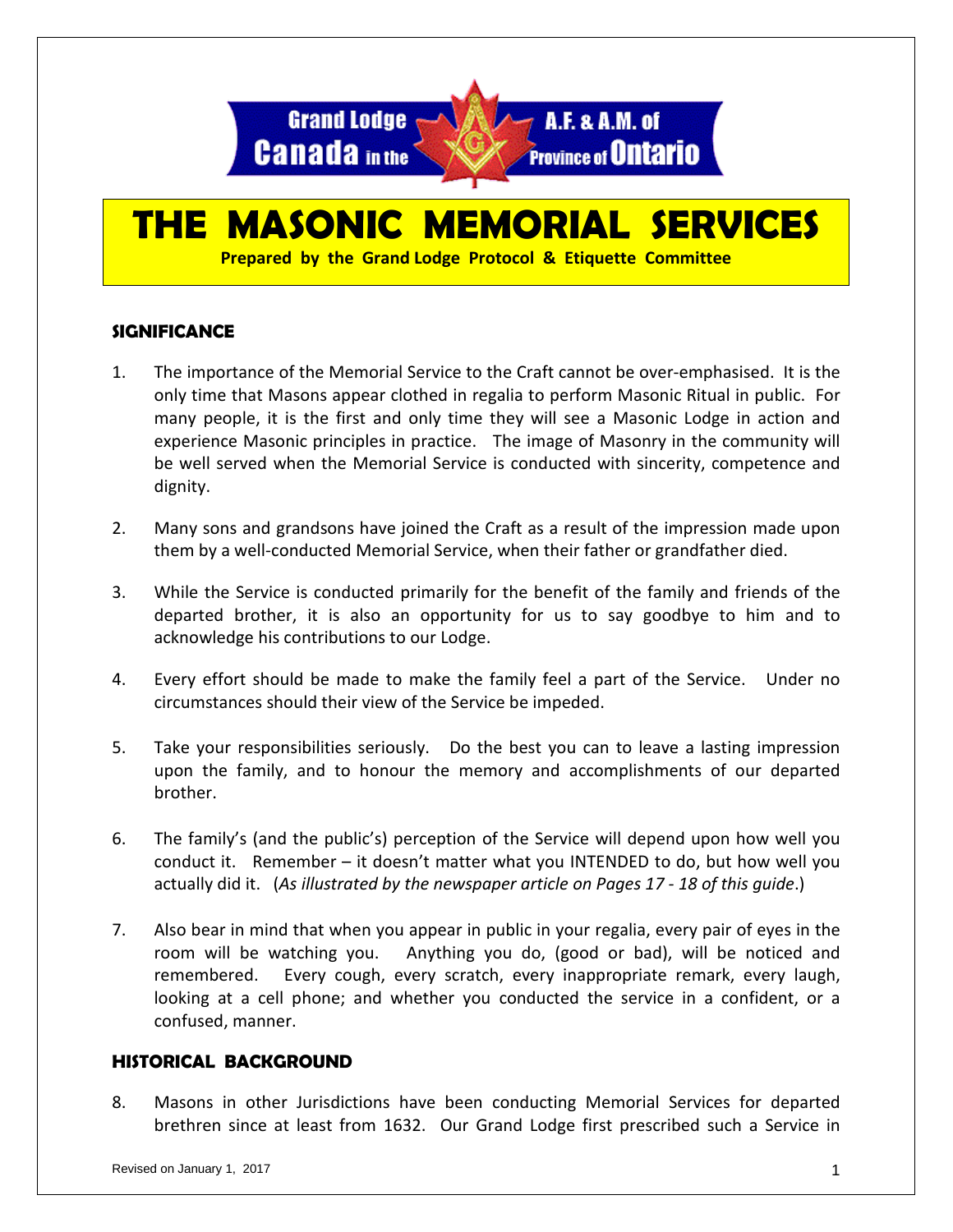1856. It has been revised and shortened over the years, with the basic Service as we know it today being approved in 1938.

- 9. A Graveside Service was discontinued by our Grand Lodge in 1972.
- 10. For further background information, please refer to *Whence Come We?,* pages 203-204, 1980.

#### **REVIEW**

- 11. There are three Services outlined in the latest edition of the G.L. booklet entitled "*The Memorial Services*":
	- One is the Service which is normally performed in a funeral home.
	- The second is the same Service, which can be held in a Lodge Room instead of a funeral home. It is identical to the first, except for the omission of four words – "*the mortal remains of* ". Family and friends may be invited. The Lodge is either not opened, or it is called from labour to refreshment.
	- The third is a special Service to be held in a tyled and opened Lodge Room, at which **only** Masons can be present. This non-public Service is usually performed once a year in remembrance of all the brethren of the Lodge who have passed to the G.L.A. during the preceding twelve months.
- 12. A Masonic Memorial Service is normally conducted in a funeral home but it could be held in another suitable place, such as a church or chapel, a church hall, or even in a private home. For the purpose of this guide, let's assume the Service is being conducted in a funeral home.
- 13. A Memorial Service may be held without a casket being present. In these circumstances, a small table at the front of the room may be draped appropriately. The deceased brother's regalia, a photograph of him, a basket for the acacia, and possibly a plant or flowers – even an urn from a cremation – can be placed on the table.
- 14. A Masonic Memorial Service may be held on a Sunday, (Section 273, *Book of Constitution*). Dispensation is not required.
- 15. The latest version of the Masonic Memorial Services booklet is still the 1999 edition. It can be obtained from our Grand Lodge Office and costs \$2. All Masons should obtain a copy and keep it with their regalia. You never know when you are going to need it.
- 16. The various parts of the Service MAY be read responsively, or one brother could read them all. (Sometimes there could be a greater impact on the family if a brother who is exceptionally good with ritual conducts the entire Service.)
- 17. Incidentally, there are two pages of guidelines, procedures and explanations in the 1999 edition, (see pages 11 and 12 of that booklet), which will be a big help to brethren who have not participated in many Memorial Services.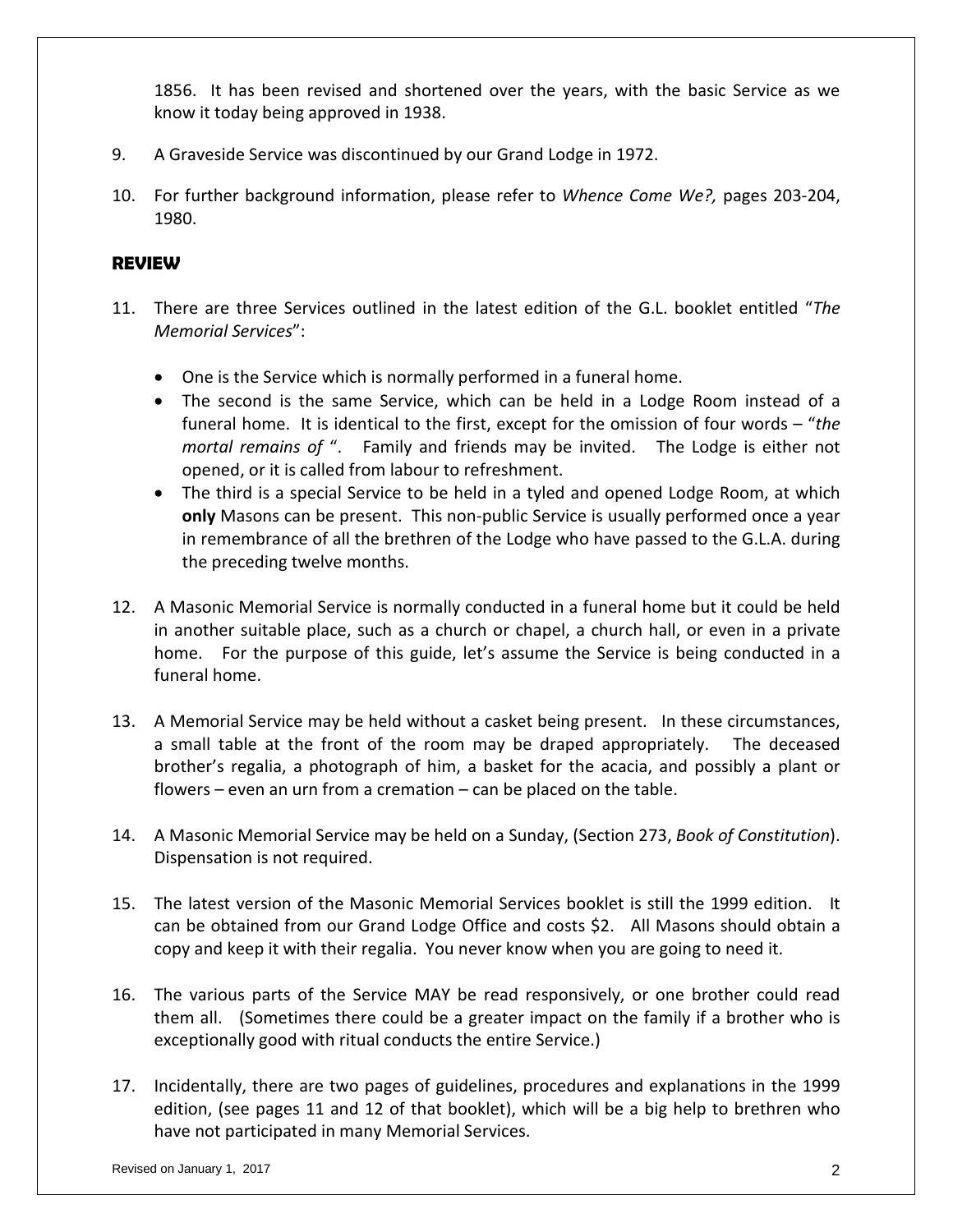- **18.** Whenever you are involved with a Masonic Memorial Service, the first question you should ask yourself is: **"Why are we conducting this Service?"**
- 19. It's not just to pay our respects and to say goodbye to a departed brother.
- 20. We are doing it **FOR HIS FAMILY** and his friends. So don't exclude them from the Service.
	- Face them.
	- Don't turn your back to them.
	- Don't block their view.
	- Speak up so they can hear you.
	- Deliver the Service in such a manner that the family will remember it always.
- 21. The family could be given a COPY of the public Memorial Service, so they may follow along. (See the example on pages 19-22 of this material.) (Note: Do NOT give the family the actual Grand Lodge booklet containing all three Services, as one of the Services is RITUAL.)
- 22. It would be quite in order to prepare an extra copy of the Sacred Roll, which could be given to the family to keep. (See page 23 for an example of an attractive Sacred Roll.)
- 23. A Masonic Memorial Service is not done automatically. It is **ONLY** carried out if the family requests one.
- 24. The family may not be aware that **they** have to request the Lodge to conduct a Memorial Service. A close family friend, (or the Worshipful Master, or the Lodge Secretary), could discretely inform them of this necessity – either directly, or through the Funeral Director.
- 25. We can only enquire, or possibly suggest. We never impose.
- 26. It is solely the family's decision whether they would like to have a Masonic Memorial Service. Therefore, if it is **your** personal wish to have such a Service, when YOU ascend to the G.L.A., make sure your family and/or executor are aware of this, and that they know who they have to call in your Lodge, to request a Service.
- 27. Unlike some Jurisdictions, in our Grand Jurisdiction all Masons regardless of their rank whether an E.A. or a Grand Master – are entitled to a Masonic Memorial Service.
- 28. The status of the deceased brother is usually not relevant. Prior to his death, he could have been suspended for non-payment of dues – but the family may not know that.
- 29. If there is any question as to whether it would be appropriate to conduct a Masonic Service, contact your D.D.G.M. (e.g. the brother may have been expelled for a heinous crime). Under such circumstances, let the D.D.G.M and the Grand Master make the decision.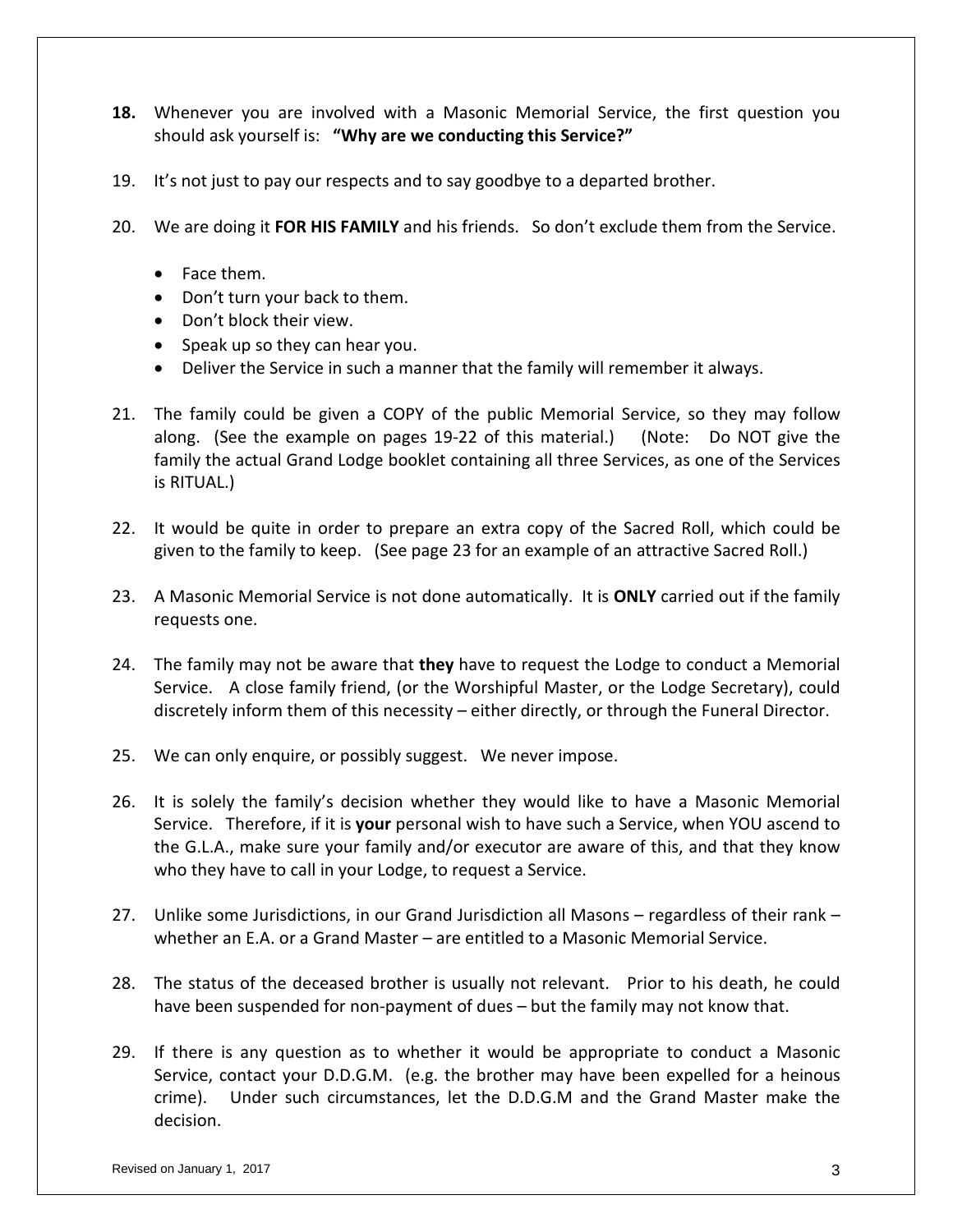- 30. A Lodge never involves any other organization or body in conducting a Memorial Service, (except another Lodge). If both a Memorial Service and a formal church service are to take place consecutively, the Masonic Service always precedes the church service.
- 31. It is normally the **responsibility of the deceased brother's "mother" Lodge to conduct the Memorial Service** – it is not the District's, nor Grand Lodge's responsibility. However, the brother may have moved and now resided in another area, in which case you may have to ask a local Lodge to conduct the Service there. (Should the circumstances be reversed, it is also possible that YOUR Lodge may be requested to conduct a Service for a brother from another area who was not a member of, and perhaps was not even known by, your Lodge.)
- 32. Your D.D.G.M. should be informed immediately about the death of any brother in the District. Your D.D.G.M. should also be invited to participate in the Service.
- 33. If the deceased brother is a Past or Present Grand Lodge Officer, (or a William Mercer Wilson Medal recipient), also report his passing to the Grand Secretary.
- 34. When participating in the Service, familiarize yourself beforehand with your assigned part. Be very precise with your terminology, e.g.:
	- It is a "Masonic **Memorial** Service", not a "Masonic Funeral Service".
	- It is called a "Sacred **Roll**", not a "Scroll";
	- The words "**immortal**" and "**immortality**" are used six times in the Service. Do not pronounce them as "immoral", or "immorality"!

#### **PLANNING – LONG RANGE**

- 35. A Memorial Service is the only occasion when Masons typically don't get any prior notice of the parts assigned to them.
- 36. One of the first duties of a Lodge's new Officers could be to conduct a Masonic Service. They need to plan for this. Encourage your Officers to prepare for this eventuality.
- 37. There are many Wardens who have never even attended a Memorial Service, yet they will soon become the Worshipful Master and will then be expected to conduct one.
- 38. There won't be a lot of time to prepare for a Service, once one is requested by the family. At best, you will only have a couple of days to get all the arrangements ready.
- 39. Prior preparation and rehearsal is therefore very important. A Worshipful Master and a Senior Warden should be prepared to conduct a Memorial Service at any time, even if they have just assumed those Officer positions.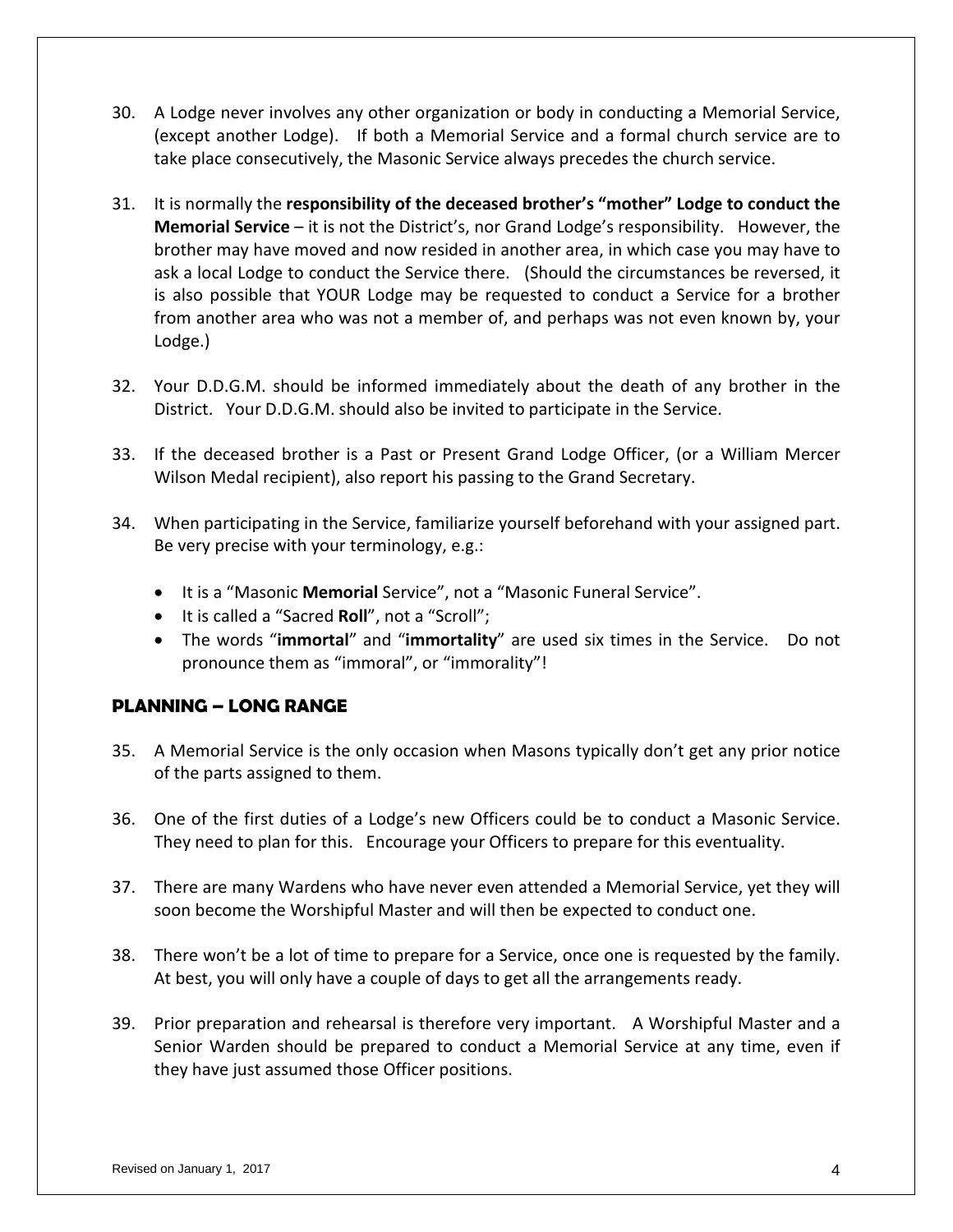- 40. A rehearsal can be structured very formally and replicate an actual Service. It could also be informal in nature, with each Lodge Officer taking turns reading a part from the Services booklet.
- 41. Consider having some brethren conduct an exemplification of a Masonic Memorial Service at a Lodge meeting one evening, as Masonic Education.
- 42. It is important to practice reading the Service aloud, speaking slowly and clearly. Place emphasis on certain words to add meaning. Check any pronunciations of which you are unsure.
- 43. A Worshipful Master will need to establish a system to quickly communicate with all Lodge members and to encourage their attendance at the Service.
- 44. **Think of a Masonic Memorial Service as an unscheduled Lodge Meeting**, held outside of the Lodge Room. Every Officer has a role to play and they should wear their collars – especially when participating in the Service. Members need to attend and support their Officers.

#### **CHECK LIST OF SUPPLIES NEEDED TO CONDUCT A MEMORIAL SERVICE**

45. The following items are typically required to conduct a Masonic Memorial Service. Whatever the Funeral Home cannot provide, the Lodge should.

#### CHECK LIST

#### **Materials Needed For A Masonic Memorial Service**

- □ Attendance Register for Masons to sign
- $\Box$  Baskets (2) for acacia (to distribute & to collect)
- $\Box$  E.A. Apron (immaculately white, leathern)
- $\Box$  Lectern beside the foot of the coffin
- □ Lectern in Regalia/Assembly room
- □ Memorial Service booklets (25, 50, 100 copies ??)
- **COPY** of the Service for family
- □ Large print Memorial Service booklet for lectern
- □ Officers' Collars
- $\Box$  Sacred Roll (2 if giving a copy to family)
- $\Box$  Small table in front of coffin to collect acacia
- □ Sprigs of acacia (cedar)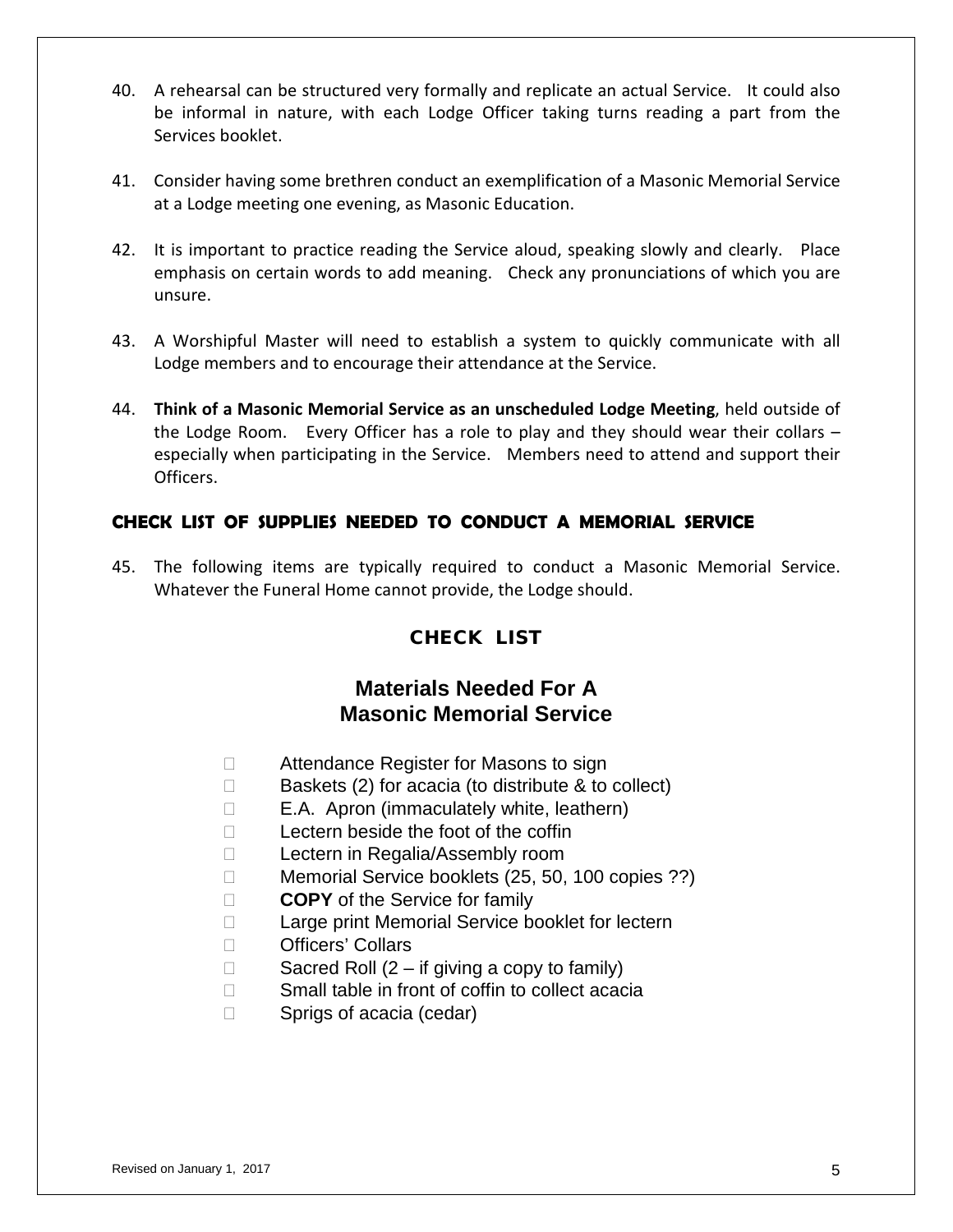#### **OFFICERS' DUTIES**

- 46. Here is a brief outline of the suggested duties for each Officer:
	- W.M.: Contact the funeral home as early as possible and review your requirements. Arrange for them to provide a lectern, the acacia, a basket for the acacia, a small table or stand in front of the coffin on which to place the basket, and an assembly-room for the Masons. Liaise with the family. Assign parts to those participating in the service. Arrive early before the Service, greet the family, and handle last-minute preparations.
	- Secretary: Prepare the Sacred Roll (with perhaps an extra copy for the family), bring some plain sheets of paper to serve as an attendance register for the Masonic brethren (these sheets can subsequently be attached to the official Lodge Register with a notation that a Service was held at a certain date, place, etc.), the large print Memorial Service book for the lectern, some small Memorial Service booklets for the brethren, copies of the Service for the family, an E.A. apron, and the Officers' collars.

The Secretary should also ensure that all Lodge property, (the apron, collars, Service books, and the attendance sheets), are returned to the Lodge after the Service.

- D of C: Attend to all brethren. Direct them where to assemble, hang their coats, and leave their regalia bags. Distribute the acacia and copies of the Service (or the Service booklets), and help maintain dignity and decorum. Before the ceremony, he should demonstrate the Funeral Honours and how to deposit the acacia, line up the brethren who are participating in the service, direct the remaining brethren where to stand/sit, and ensure the family is not excluded from the ceremony. After the ceremony, collect the Service booklets and make sure the brethren maintain quiet dignity as they leave the building.
- S.W.: Assist the Worshipful Master. Be prepared to replace him.
- J.W.: Assist the Senior Warden.
- Deacons: Assist the Director of Ceremonies, direct the brethren, help keep noise levels down, and act as ushers when there is a large attendance.
- Senior Deacon: Delivers a lambskin apron to the Worshipful Master at the appropriate moment in the Service.
- Stewards: Assist the Deacons.

#### **DRESS CODE**

47. The appropriate dress code for every Mason who attends a Masonic Memorial Service in a funeral home is a **dark business suit**. (Not a tuxedo, nor a sports jacket and slacks.) Regalia is worn. As mentioned above, the Officers of the deceased member's Lodge should wear their collars. Past and present Grand Lodge Officers wear their **dress** regalia. The wearing of jewels is normal – but optional.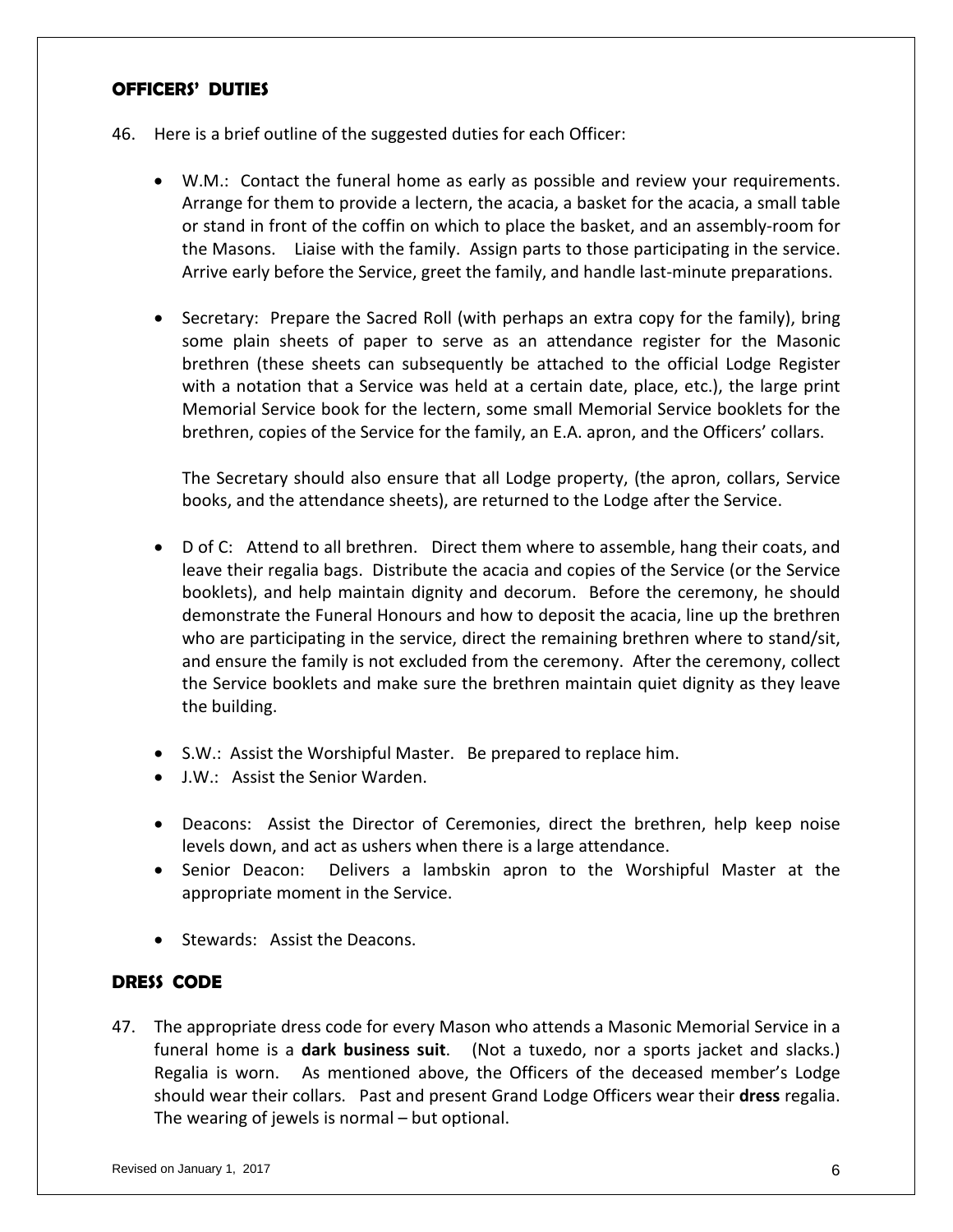#### **PLANNING – THE DAY OF THE SERVICE**

- 48. The Secretary should ensure the attendance sheets (and the acacia) are accessible to the brethren at least 30 minutes prior to the Service.
- 49. VERY IMPORTANT. Much activity takes place prior to the start of the Service (e.g. the Service is being organized, brethren are arriving and welcoming each other), but try to keep the noise level down. Be respectful of your surroundings. As far as your demeanor is concerned, you should show respect from the moment you enter the funeral home, until you leave.
- 50. The facilities of each funeral home typically differ from one to the next. Their physical layouts can sometimes pose a challenge for us to conduct a Service in accordance with these guidelines. The Worshipful Master should arrive early to evaluate the room where the Service is to be held. If there are no chairs in the room for the family to sit upon, consider asking the Funeral Director to provide a few. Sometimes rearranging the seating already in the room may be necessary, (with the approval of the funeral home, of course).
- 51. We are accustomed to regularity in our meetings and to the physical layout of our Lodge meeting rooms. We know what to expect. They are predictable. In contrast, just as layout of funeral homes differ, rarely are two Masonic Memorial Services the same. Circumstances change from one to the next. If you are the Worshipful Master, expect the unexpected. Be flexible  $-$  and, above all  $-$  be calm.
- 52. While it can occasionally be a challenge to conduct the Service as described herein, do your best to adapt to the circumstances.
- 53. Refer to page 14 of this document for a depiction of where the brethren should stand while the Service is being conducted. Basically, only those brethren who are actually PARTICIPATING in the Service should stand in the "S/E" corner of the room, (with the location of the coffin or urn being considered as the "East"). The remainder of the brethren should stand at the back (i.e. in the "West") and/or sides of the room.
- 54. There should be a lectern, usually placed at the foot of the casket, for the use of the Worshipful Master and the other brethren participating in the service.
- 55. In the case of a large turnout, consider asking two (or more) brethren (e.g. the Lodge Deacons and/or Stewards), to act as ushers, to escort non-Masonic and Masonic guests to their seats. (When space in a chapel permits some of the brethren to be seated, they should always sit in the back rows of the chapel, behind the family and friends.)
- 56. The mandatory introductory comments in the Memorial Services booklet are designed to make the family and friends feel welcome and part of the Service.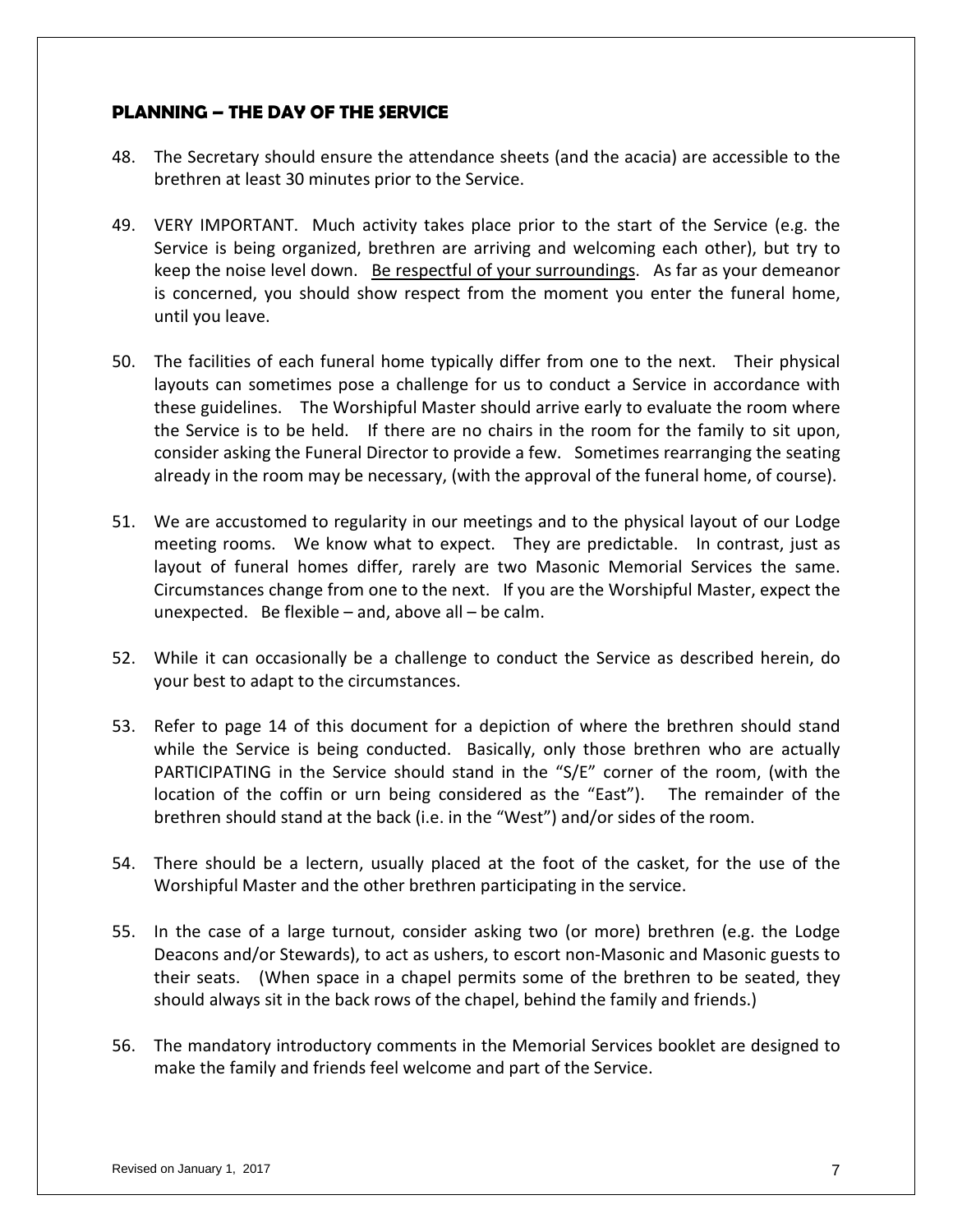- 57. As part of these comments, the family is asked to remain throughout the Service. They are also given a brief explanation about the symbolism which the sprig of acacia has to us.
- 58. The Worshipful Master should assign parts of the Service in advance, either to members of his Lodge who he knows will be present, or to brethren from other Lodges. Assigning parts at the funeral home is sometimes inevitable, though not ideal.
- 59. The Service could be divided into several parts, involving as many as twelve brethren or, if need be, the Worshipful Master could do it all himself. (See pages 15-16 of this document for a worksheet that could be used to assign the various parts.)
- 60. A large-print copy of the Service, in 8.5" by 11" book format, spiral bound and paginated conveniently for use on a lectern, is available from Grand Lodge.
- 61. Ensure that a nice new, clean, white, leathern E.A. apron is put aside for use in a Masonic Memorial Service. You do not want to display a yellow, frayed, tattered old cotton apron in public.
- 62. Note: The deceased brother's actual apron is not used during the Service. However, it may be placed on display in the room.

#### **THE SERVICE**

- 63. The family and friends of the deceased brother are seated, or assembled, prior to the procession of Masons into the room where the Service is to be conducted.
- 64. All Masons should enter the room together. It makes for an impressive sight.
- 65. The brethren line up in two columns for the procession the Worshipful Master leading the left, and the D.D.G.M., (or another past or present Grand Lodge Officer), leading the right.
- 66. Only the twelve brethren who will be reading parts of the Service need to be at the front of the room, (in the "S/E", to the right of the casket).
- 67. While those participating in the Service are walking to the front of the room, the remainder of the brethren can divert to stand at the back and the sides of the room, being very careful not to block the view of the family and non-Masonic friends. If there is ample seating at the back of the chapel, the brethren not participating in the Service could sit there.
- 68. The actual Service is usually completed within 15 minutes. When circumstances permit, the brethren should stand throughout – without blocking anyone's view. (Elderly, frail, or infirm brethren should certainly be seated.)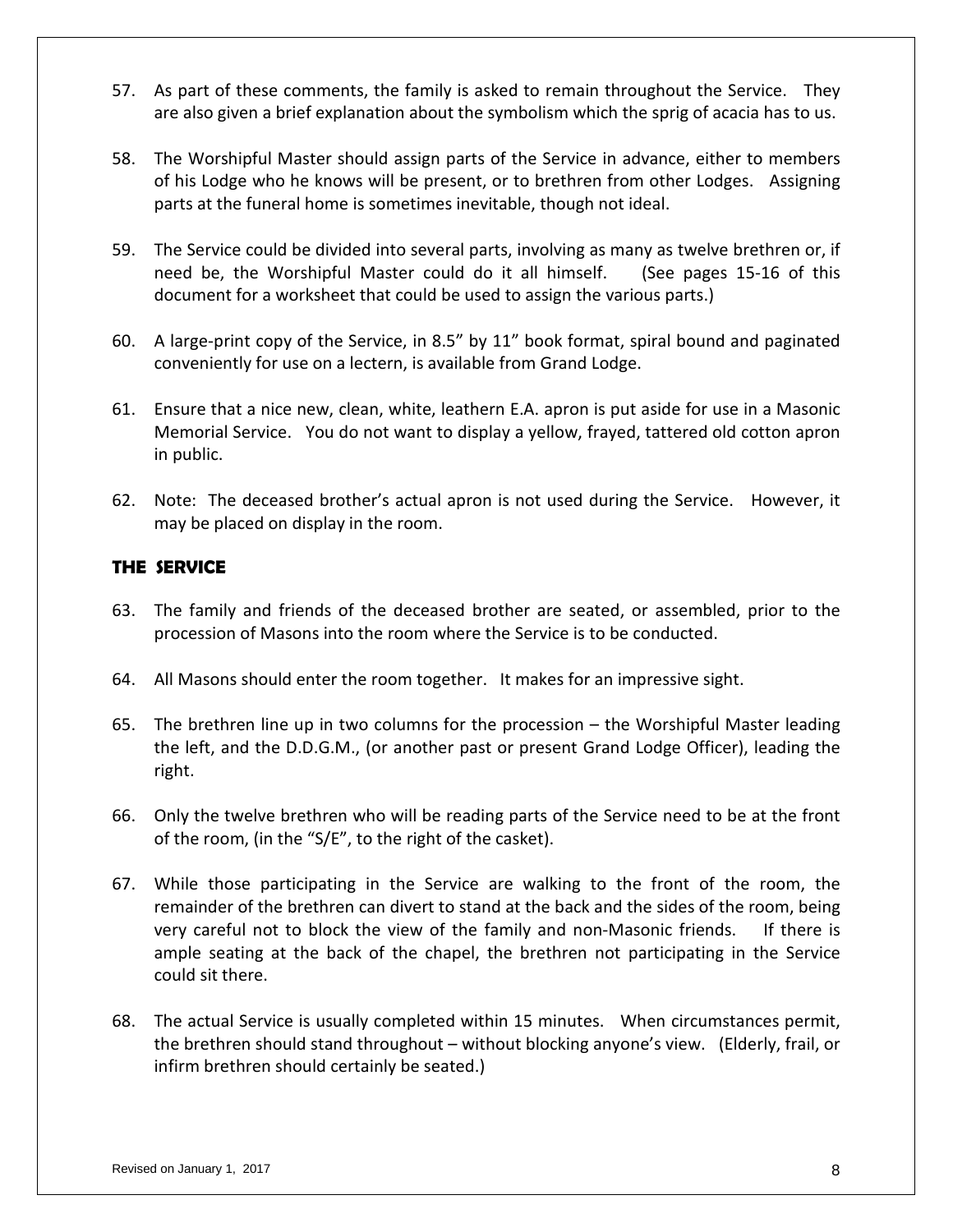- 69. At the appropriate time, each brother will step to the lectern, read his part from the largeprint book on the lectern, turn the page on completion, and return to the BACK of the line in which he was previously standing.
- 70. Every effort should be made to have the reading of the verses from the *Wisdom of Solomon* done responsively, with the brethren taking an enthusiastic part. All brethren who are seated should stand while participating in these readings.
- 71. The brother who is assigned the part which explains the significance of the lambskin apron should hold up the apron, so everyone can see it. Continue holding up the apron with **two** hands until you complete the explanation. (**Tip**: You can hold a small copy of the Ceremony booklet BEHIND the apron, out of view of those seated in front of you, and simply read the part while you are holding up the apron.)
- 72. At the conclusion of the part describing the lambskin apron, if possible place it:
	- For an open casket: On the closed portion of the lid of the coffin.
	- For a closed casket: On the bottom segment of the lid, (i.e. where it would be placed if it was an open casket).
- 73. Important:
	- If it is an open casket, do **NOT** place the apron on the body. Nor should the acacia be dropped into the casket.
	- For a closed casket, be careful to place everything to the right of the line where the two portions of the lid touch. (The head of the body is on your left; the feet on your right.) You do not want anyone to take exception to having anything placed on the lid over the head.
- 74. A small **basket** should be used in which to collect the acacia/evergreen. The basket could be placed on the casket, adjacent to (or even on) the lambskin apron. Ideally, though, the basket should be placed on a stand or table in front of the casket. (The basket could accidentally be knocked off the curved lid of the casket.) However, do place the **apron** on the casket, as described above, provided there is space on the lid to do so.
- 75. There are two prayers in the Service. (Both are on page 3 of the 1999 edition of the booklet.) The first prayer starts with the words, "Let us pray". The second prayer immediately follows the first. If you are seated, please note:
	- Masons should **always stand** for a prayer (and when giving the Funeral Honours); and
	- As you are wearing regalia, assume the **Sign of Fidelity** during each of these prayers;
	- You should stand for the responsive reading of the *Wisdom of Solomon*;
	- You should stand for the Closing Benediction.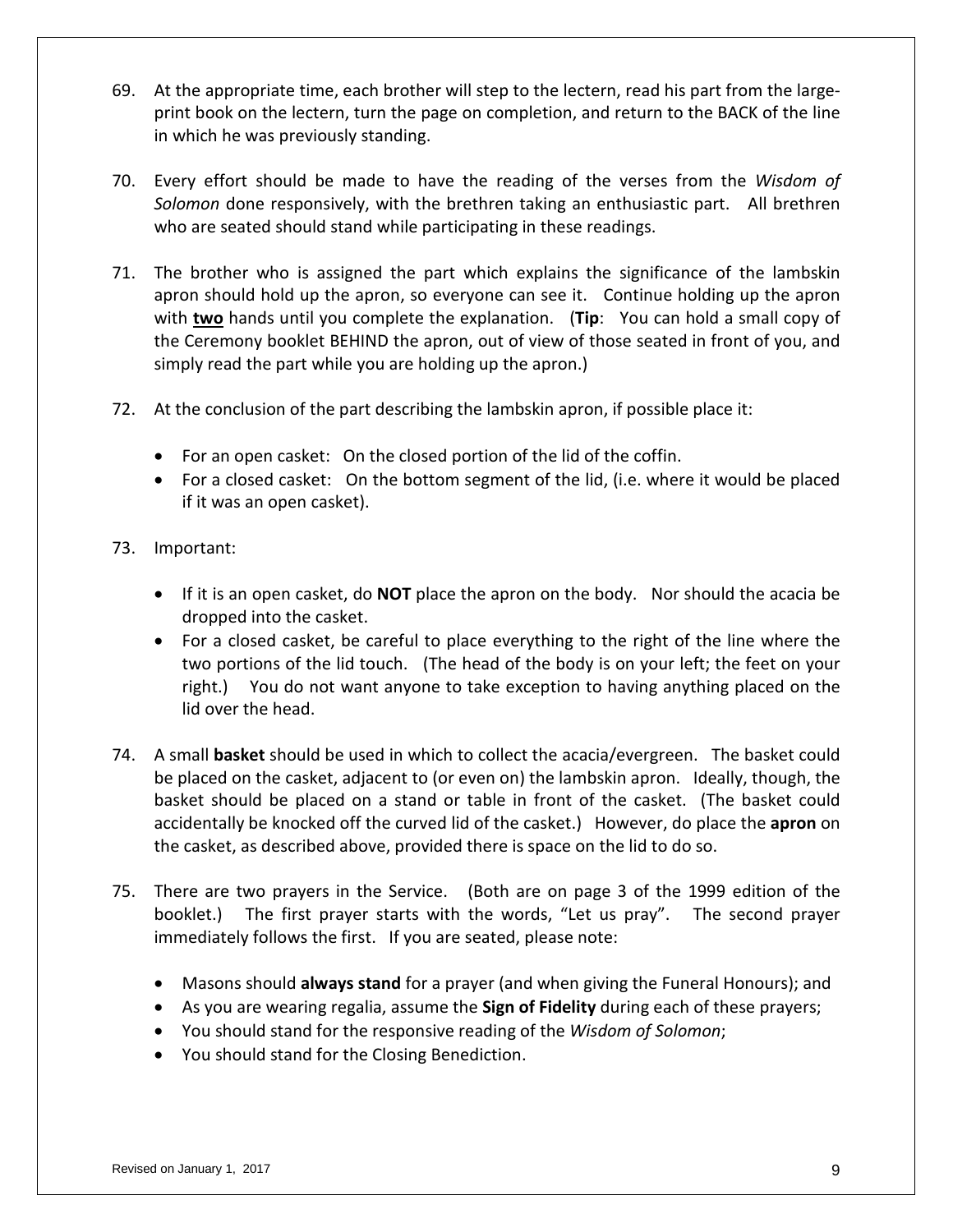- 76. As Masons are required to stand for these parts of the Service anyway, this is a good reason for standing throughout the entire Service, at the back or sides of the room, (if you are physically able to do so).
- 77. When it is time to give the Funeral Honours, the brother who is leading everyone should **NOT** do so behind the lectern – move out in front, where you can be seen.
- 78. As is the case with the Grand Honours, all brethren, (including the brother who is leading everyone), would face the recipient, (i.e. the casket, or the urn), while giving the Funeral Honours.
- 79. Much of the impact of the Funeral Honours is lost if the brother leading everyone is trying to read from the booklet at the same time. To be effective, he must do the Funeral Honours from memory.
- 80. The Ritual Committee has authorized a change in the printed ritual, on page 4. The Worshipful Master will now say: "The brethren will copy my example and say **AFTER** me".
- 81. Another reason why we should all be using the 1999 edition of the Service is that the first four words of the Funeral Honours were changed when that edition was released.
- **82.** We now say: "**We celebrate his life**", (instead of "We commit his body to the earth").

 (Move out from behind the Lectern in full view when leading the brethren in the Funeral Honours – and face the casket.)

#### **W.M. says: "The brethren will copy my example and say after me:**

(Hands extended, palms downward)

"**WE CELEBRATE HIS LIFE.**" (. . . pause)

(Hands crossed over breast)

"**We cherish his memory in our hearts**." (. . . pause)

(Hands raised over the head, as if in supplication)

"**We commend his spirit to God, who gave it**."

- 83. The brother leading the Funeral Honours should not rush through them. They should be carried out in a dignified manner. Be clear and distinct in each of the movements. Pause momentarily between each, to add to their impact.
- *84.* At the close of the service, the brethren file past the casket, (*in two or more lines, if there is a large turnout*), **moving counter-clockwise**, to deposit their acacia as they retire.

*(Moving counter-clockwise recalls the symbolic direction followed by the Fellowcraft when he ascended the Winding Stair leading to the Middle Chamber of the Temple.)*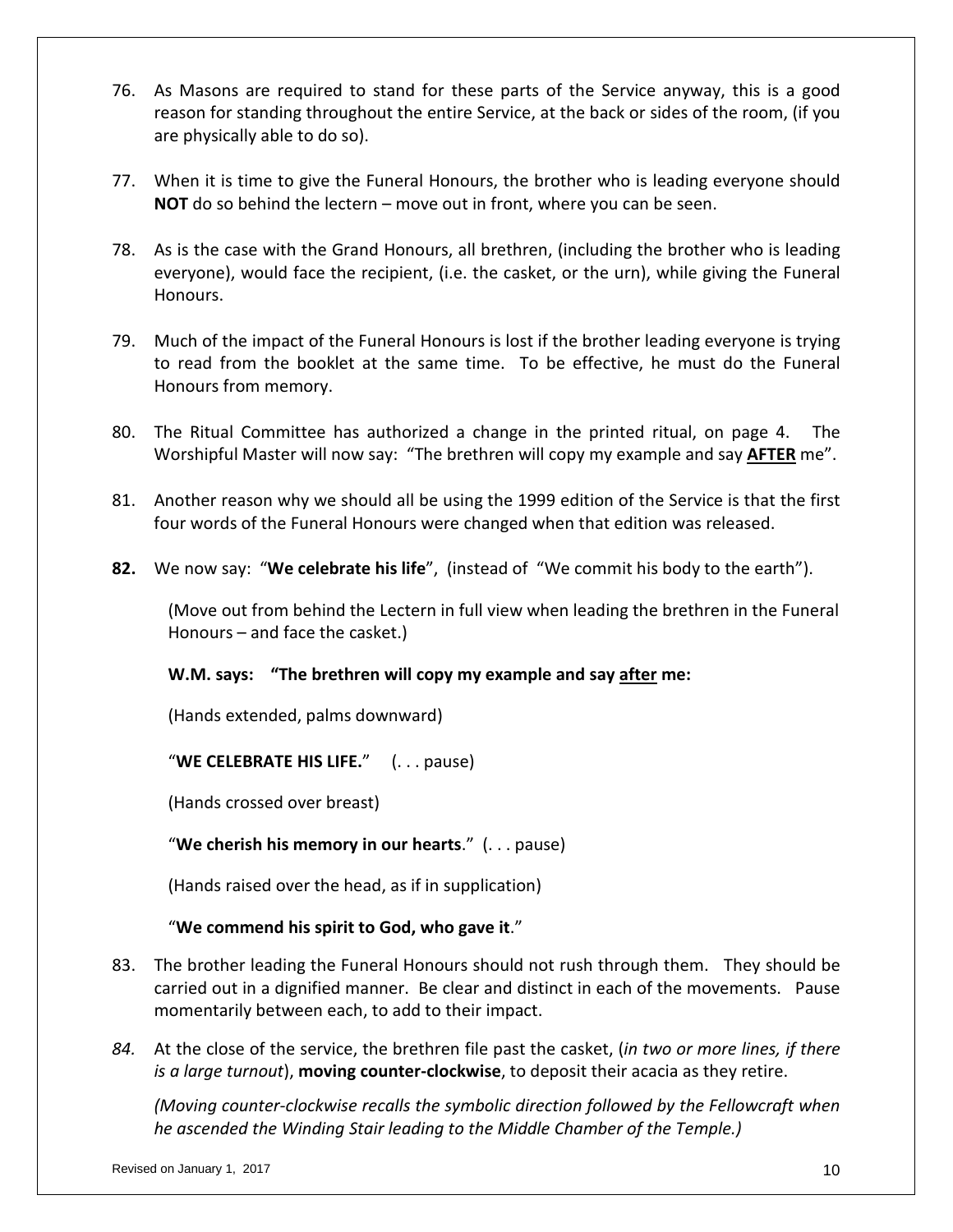- *85.* Before the Service begins, place a small basket on a stand in front of the casket, to receive the sprigs of acacia*.*
- *86. The Memorial Services booklet uses the more encompassing term "evergreen" instead of "acacia". An evergreen is a plant with foliage that persists and remains green throughout the year. Acacia is an evergreen tree commonly found in the Middle East. We normally use cedar sprigs as a substitute for acacia.*
- *87. In the Bible, acacia is known as shittah (singular), or shittim (plural). The wood was used extensively to construct the Tabernacle of Moses. In Canada, the acacia is known as the Honey-Locust, the Three-Thorned Acacia, or the Sweet Locust. Although not native to Canada, it is now fairly common in Southern Ontario. For Freemasons, following ancient tradition, acacia is a symbol of immortality.*
- 88. The proper form for depositing the sprig of acacia, is:
	- With the acacia in your right hand, (or jammed into the top of your breast pocket, so it can be easily removed), assume the Sign of Fidelity.
	- Grasping the acacia with the fingers of your right hand, now extend your right arm parallel to the floor, palm downward, so that your hand is over the receptacle.
	- Lower your arm/hand and deposit the sprig in the basket. (Don't just drop the acacia.)
	- Give the sign, by raising your right arm over your head and pointing up, with your index finger extended.

*(This gesture signifies our belief in One Supreme Being.)*

- *89.* The D.D.G.M. and the Worshipful Master, (with perhaps any senior G.L. Officer present, i.e. the G.M., a P.G.M., or the D.G.M), should stand off to the side, beside the head of the casket, remaining there until all the brethren have deposited their acacia. They could then be the last to deposit their acacia (the D.D.G.M. first, then the W.M.) *(This assumes neither previously deposited their acacia DURING the Service, i.e. following Part #7, which explains the significance of the evergreen.)*
- 90. As they leave the room, the W.M. and the D.D.G.M. should offer condolences to the family on behalf of all the brethren.
- 91. After depositing their sprigs, the brethren should proceed **counter-clockwise**, directly out of the room.
- 92. Do not overwhelm the widow and family by everyone offering their condolences. A long line of unfamiliar greeters, however well-intentioned, can prove an unnecessary ordeal. Let the Worshipful Master and the D.D.G.M. offer condolences on behalf of all Masons. The rest of the brethren need not do more than nod courteously when passing the family.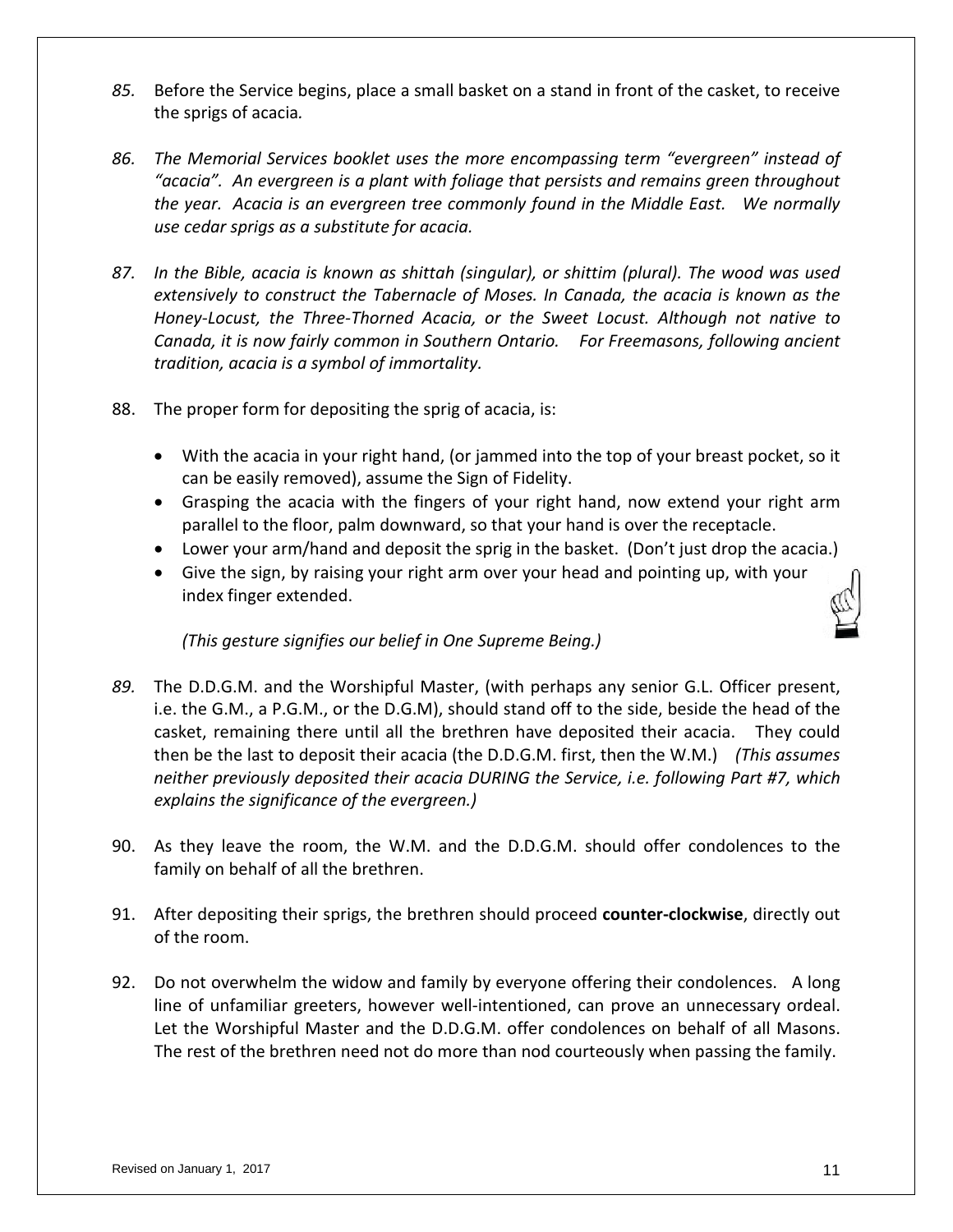- 93. If a church service is to follow the Masonic Memorial Service, or if you are a close personal friend of the family and wish to speak privately with them, you can re-enter the room after taking off your regalia.
- 94. Retiring down the hall, back to the room to reclaim your regalia bag, deserves the continuation of the solemnity of the Service. Brethren have been known to break out with cheerful chatter and loud laughter, shattering the benefit intended for the bereaved.
- 95. Continue to maintain quiet dignity as you leave the building. Again, be respectful of your surroundings. Save any discussions for the parking lot.

#### **ONE FINAL THOUGHT TO PONDER**

96. Have you ever met a brother who said he didn't want a Masonic Memorial Service when **he** passed to the G.L.A., because he was tired of seeing so many Services conducted so poorly? I have.

A Memorial Service should be an inspiration, not something to be avoided. Conducted properly, it can be the most meaningful indication the grieving family has ever had of our Order's caring purpose.

The impact of the Service on the family, friends – and the other brethren – will be directly proportional to the effort you expend on practicing and preparing for it.

### **The latest version of this material can be downloaded (in colour) from:**

http://www.**algomadistrict**[.ca/Protocol%20&%20Etiquette/Protocol\\_Etiquette.htm](http://www.algomadistrict.ca/Protocol%20&%20Etiquette/Protocol_Etiquette.htm)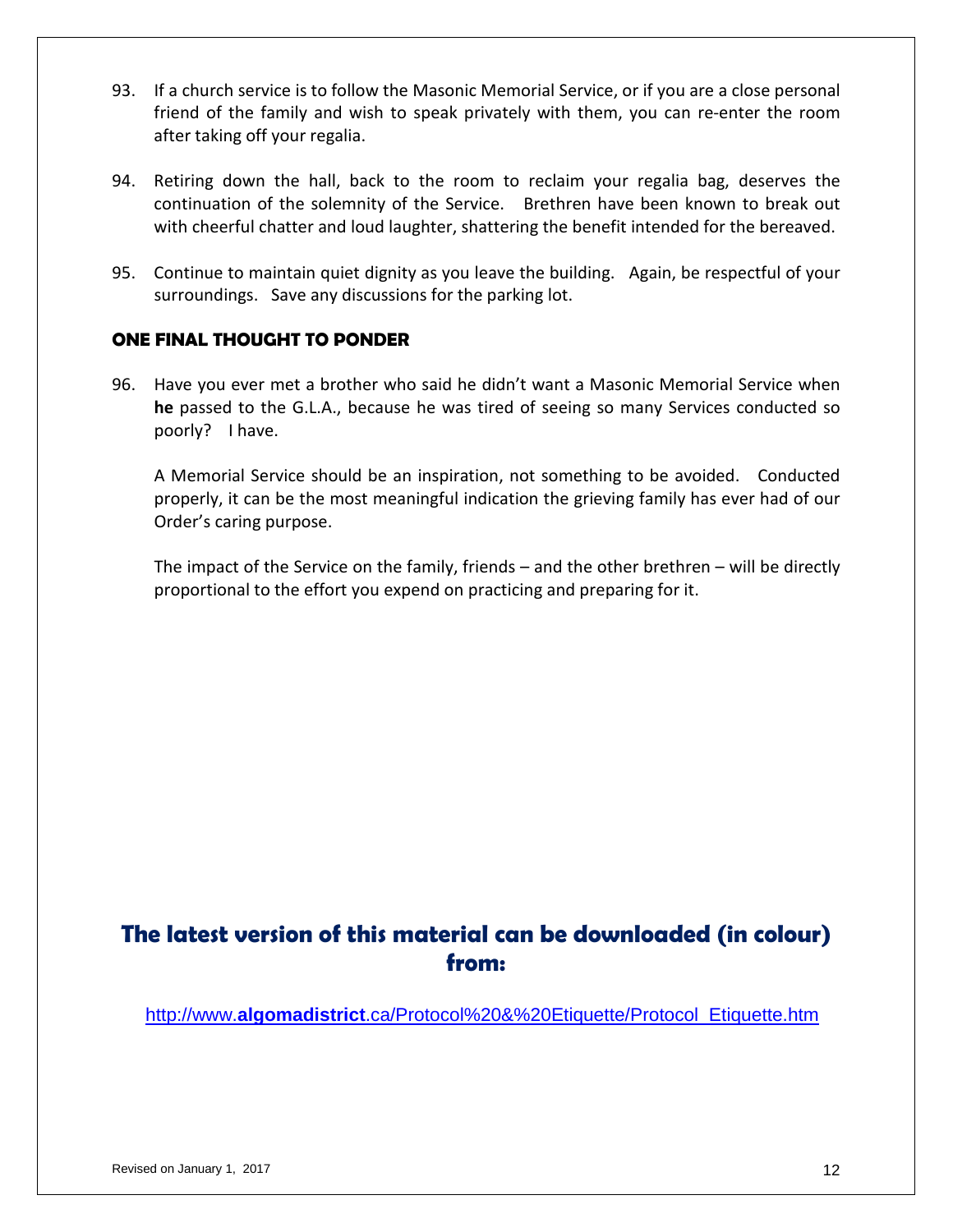## **ACKNOWLEDGEMENTS**

*This guide was prepared by:*

**R. W. Bro. Gordon Crutcher Chairman – Protocol & Etiquette Committee c/o 15 Thornlea Road Thornhill, ON L3T 1X2**

E-mail: [Gordon@Crutcher.ca](mailto:Gordon@Crutcher.ca) Home: 905-731-8389

*Together with the invaluable assistance of:*

- *M.W. Bro. Raymond S. J. Daniels, Past Grand Master of the Grand Lodge of Canada in the Province of Ontario.*
- *M.W. Bro. Donald H. Mumby, Past Grand Master and Custodian of the Work.*

*Inspiration was also derived from explanatory material created by:* 

- *R. W. Bro. Ray W. Grant; PDDGM of Ottawa District 1, 1991-1992;*
- *R. W. Bro. Robert McBride, PDDGM of Peterborough District, 2007-2008;*
- *R.W. Bro. H. Edward Standish; PDDGM of Hamilton District "B", 1998-1999, and Member of the Management Committee of the Board of General Purposes;*
- *R. W. Bro. Bruce Miller, former Editor, Ontario Mason Magazine;*
- *R. W. Bro. Brian Griffin, former Masonic Education Chairman, Ottawa District 1; and*
- *Bro. Irvine Johnston, Minister Emeritus, Trinity United Church, Napanee, ON.*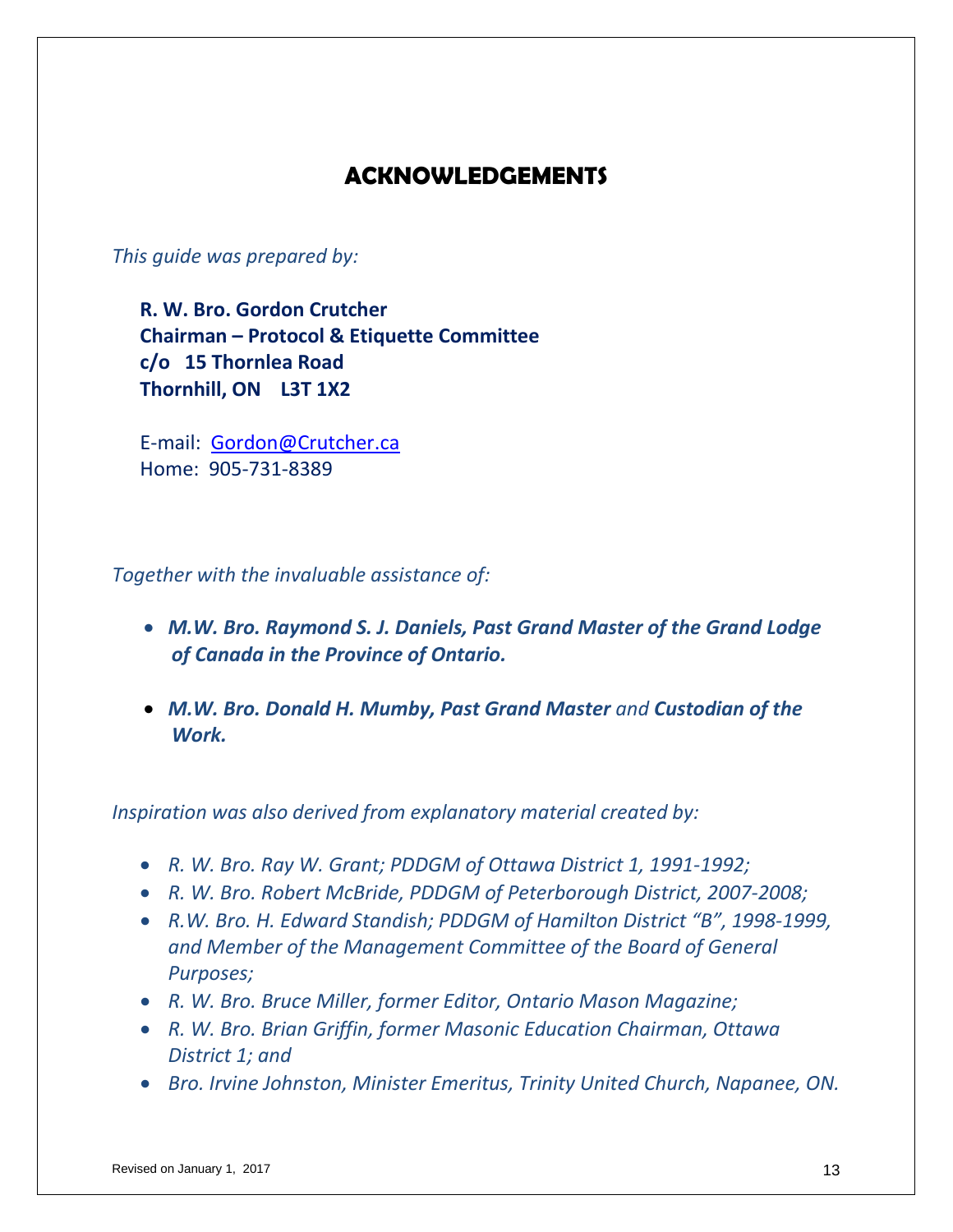## **RECOMMENDED POSITIONING OF PARTICIPANTS AT A MASONIC MEMORIAL SERVICE**



NOTE: When there is a large turnout, the brethren can form two (or more) lines to deposit their acacia.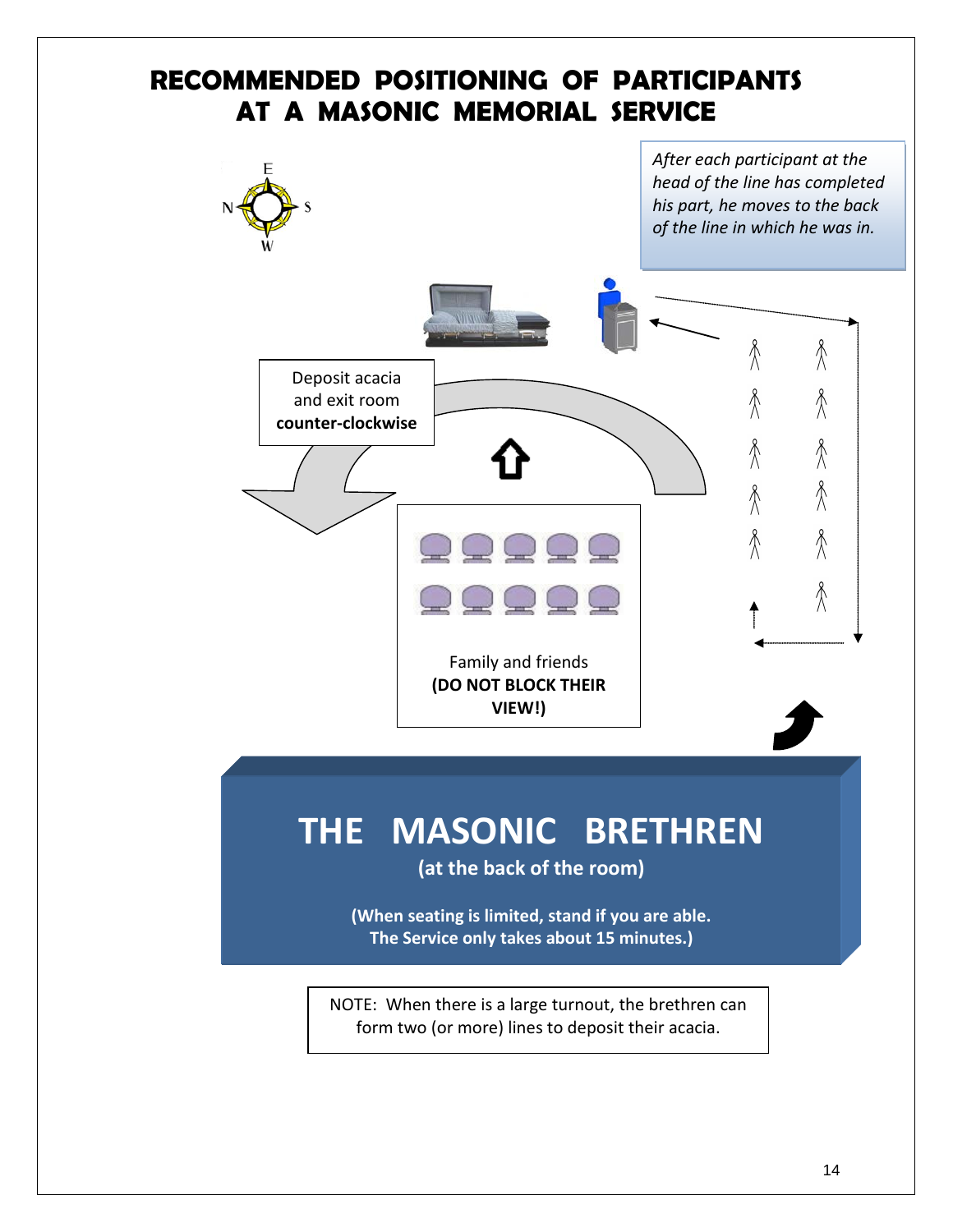### The Memorial Service

The Memorial Service may be conveniently divided into twelve parts, to be assigned by the Worshipful Master to twelve Brethren, thereby enabling the Director of Ceremonies to arrange the participating Brethren in order before entering the room where the Service will be conducted.

- 1. Family and Friends (Introduction and explanation, usually read by the Worshipful Master.)
- 2. 5 Verses (May be read alternatively with the Brethren.)
- 3. Reading of the Sacred Roll.
- 4. Exhortation "My brethren, we are again called upon . . . in His light we shall see light."
- 5. "While we sorrow for our loss . . . into the Light that cannot die."
- 6. Apron "The lambskin apron of a Mason . . . and they shall see His face."
- 7. Evergreen "This evergreen is an emblem . . . over which death has no dominion."
- 8. Prayer Let us pray. "Almighty and Most Merciful God . . . when the hour of departure is at hand."
- 9. "Vouchsafe, O Gracious Father, we pray Thee . . . eternal in the heavens. Amen." *Response* – So mote it be.
- 10."O Lord, support us all the day long . . . and peace at the last. Amen." *Response* – So mote it be.
- 11.The Funeral Honours.
- 12.Closing Benediction. (If the DDGM is present, the WM may ask him to read this Benediction.)

"May the blessings of the Most High . . . now and forever more. Amen." *Response* – So mote it be.

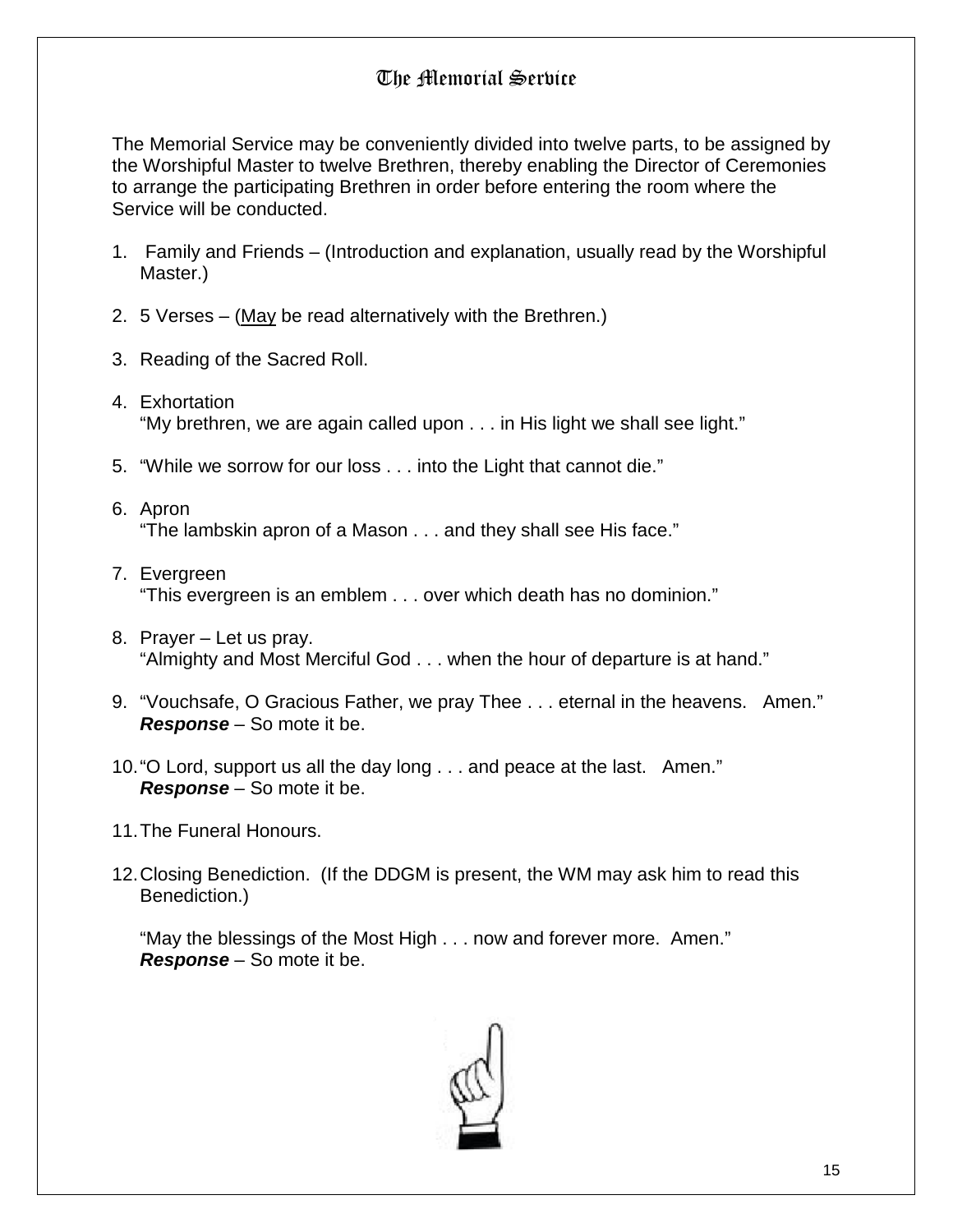|                  | <b>Brother</b> |                | <b>Brother</b> |
|------------------|----------------|----------------|----------------|
| 1                |                | $\mathbf{1}$   |                |
| $\overline{2}$   |                | 2              |                |
| $\mathbf{3}$     |                | 3              |                |
| $\overline{4}$   |                | $\overline{4}$ |                |
| $\sqrt{5}$       |                | 5              |                |
| $\,6$            |                | 6              |                |
| $\overline{7}$   |                | $\overline{7}$ |                |
| $\,8\,$          |                | 8              |                |
| $\boldsymbol{9}$ |                | 9              |                |
| 10               |                | 10             |                |
| 11               |                | 11             |                |
| 12               |                | 12             |                |

#### Record the names of the Brethren participating as a ready reference for the next time a Memorial Service must be performed

|                 | <b>Brother</b> |                | <b>Brother</b> |
|-----------------|----------------|----------------|----------------|
| $\mathbf{1}$    |                | 1              |                |
| $\overline{2}$  |                | 2              |                |
| 3               |                | $\mathbf{3}$   |                |
| 4               |                | $\overline{4}$ |                |
| $\sqrt{5}$      |                | $\sqrt{5}$     |                |
| $6\phantom{1}6$ |                | 6              |                |
| $\overline{7}$  |                | $\overline{7}$ |                |
| $\, 8$          |                | 8              |                |
| 9               |                | 9              |                |
| $10$            |                | 10             |                |
| 11              |                | 11             |                |
| 12              |                | 12             |                |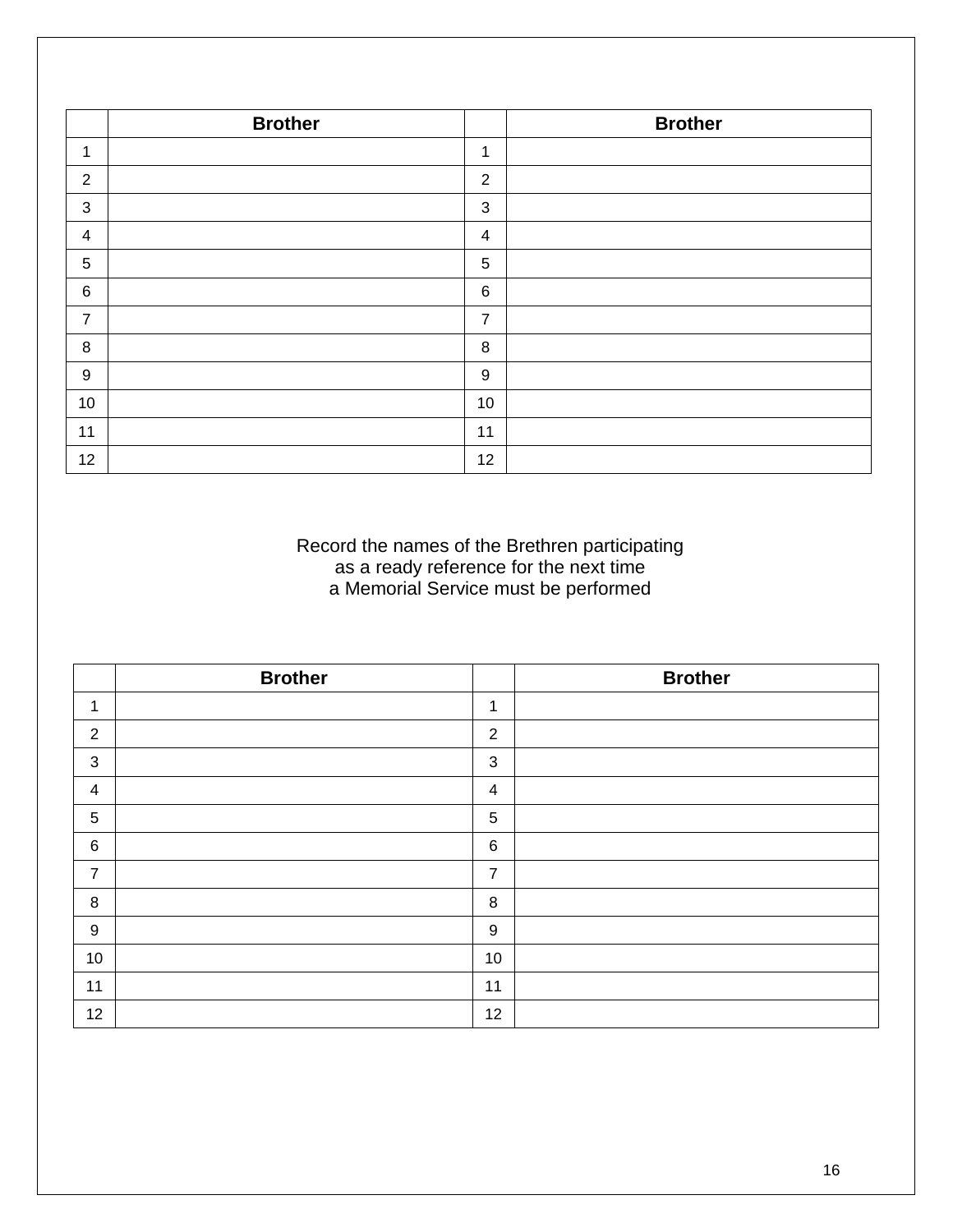## **THIS ARTICLE ILLUSTRATES THE IMPACT A MASONIC MEMORIAL SERVICE CAN HAVE ON A FAMILY. IF THE SERVICE IS CONDUCTED WELL, IT CAN LEAVE A LASTING IMPRESSION!**

## **FIFTH COLUMN**

## Masons and men's tears: Jennifer Stewart finds meaning in death's rituals

It is a stifling hot night in late summer and once again I am reminded of the strange sound men make when they cry.

The night before we buried my mother's father was the ninth of September and hot. We had stood all afternoon in the new church hall, shaking the line of extended hands and greeting the endless stream of people who came to mourn. It was the first official wake to be held in the hall that jutted sideways from the tiny church in rural Prince Edward Island. There was comfort somehow in the pale blue carpet and in the familiarity of the church proper, glimpsed through the connecting door beyond.

The receiving-line atmosphere had been more like what one expected at a wedding – laughter mixed with tears and a tinge of hysteria. I stood in my best dress, sweating, and admiring the dignity and composure of my grandmother, who refused to sit down as she exchanged words with each visitor. Some of them had waited patiently for up to an hour to speak with my grandmother and pass my grandfather's open casket. Doggedly, I continued my smile, trying to ignore the heat and situation. Even at the age of 27, death was alien. I had yet to look beyond my grandmother at the form which lay preserved in the casket, disguised as the man I knew as my grandfather.

We returned to the church that evening. The line of visitors already stretched out of the driveway and down the highway. I was emotionally frayed and exhausted from suppressed grieving. I envied my sisters' easy familiarity with the names of people claiming to be relatives for whom I had no recognition. We appeared as a family in full that evening, cousins, aunts and uncles ensconced in what my father dubbed the "amen corner". I stood next to my mother and felt strange to be so close to the climactic endpoint of this pilgrimage of mourning.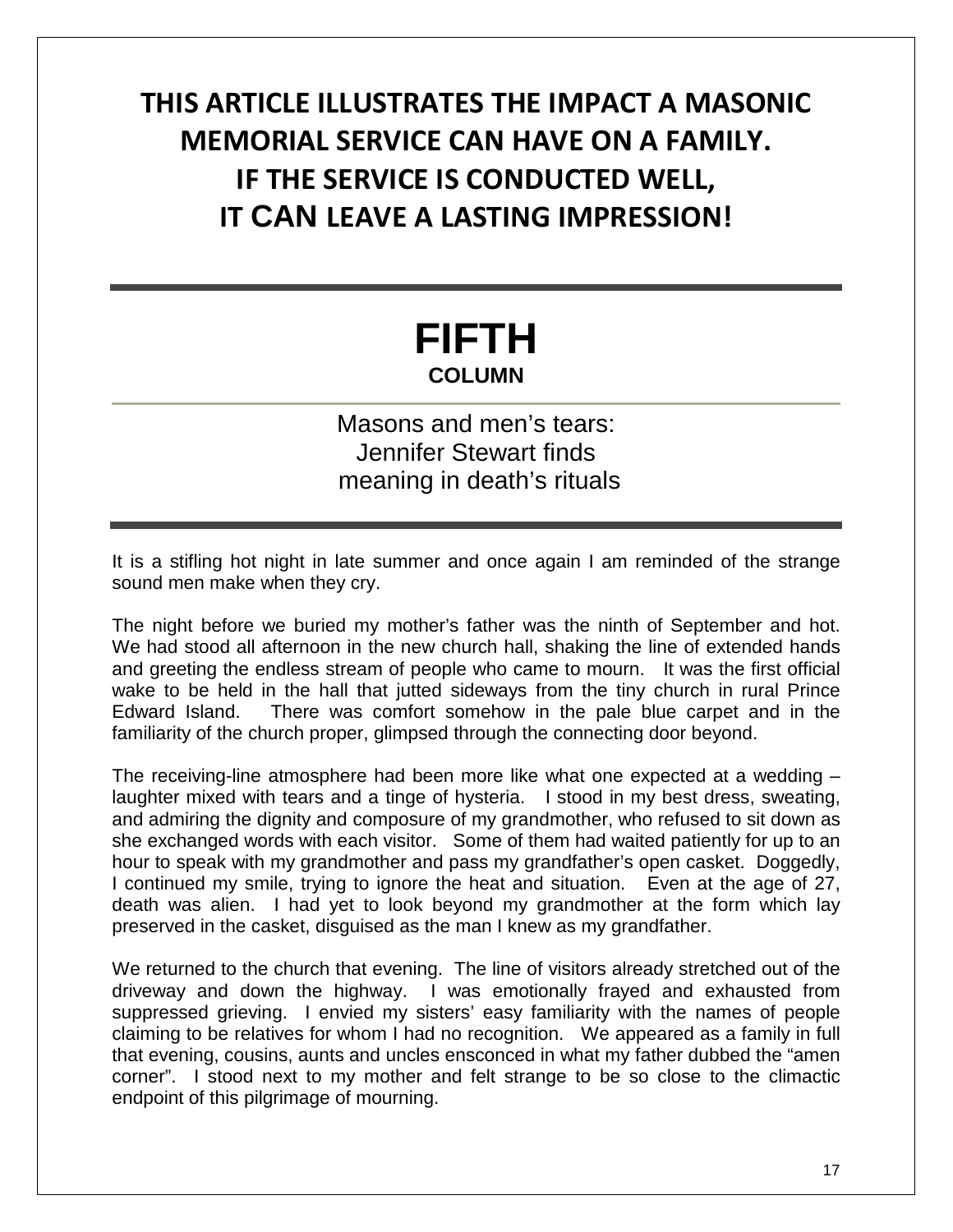As the final half hour at last began to pass, I noticed that after paying their respects, fewer people were actually leaving the hall and that the "amen corner" overflowed with the male peers of my grandfather. I began to hear whispers about the Masonic service that would follow the wake and my stomach contracted in anxiety and distress. I frantically searched for any excuse to leave immediately.

Finally the end came. My grandmother asked for the doors to be closed and sat down at last. We shed a few tears in private as a family (my brother in the doorway, inconsolable against the stars, with my father standing awkwardly beside), even as the Masons emerged and I realized that any thoughts of escape were futile.

We formed a half-circle that was strangely reminiscent of the figure we had formed at the start of the day, but the choreography was altered now. The Masons all stood with their right eyes acknowledging us, their left toward my quiet grandfather. I prayed that the wonderful, bittersweet sadness present now at the end of the day would not be ruined by this mysterious ceremony. I could only guess at what sort of weird male ritual I would have to squirm through. I cringed at their costumes: satin banners, medallions and mad hats.

Finally the silence developed into true silence. One man began to speak from the centre. Startlingly unassuming in appearance, he carried no book or notes, and he radiated neither energy nor aura that may have prepared us for the brilliance of his voice, and the wonders of which he spoke. It was a glorious monotone carrying King James and poetry, ethics, morals, stars and dragons. We – all of us, believers and cynics – sat mesmerized and cradled by the powerful beauty of the composition of sentence and word, meaning and myth.

I was neither bored nor tired, embarrassed nor tense. I was floating on the lilt, finally able to gaze at these farmers and fishermen, businessmen and bankers who stood in such undisguised grief. They had wiry faces and big hands and they were so woebegone that I was again overcome with emotion and buried myself in my white handkerchief, wondering why it is that a man's tears are so very powerful.

As the speaker spoke of new life and growth, my eyes at last found some meaning in the sprigs of evergreen glimpsed in the hands and pockets of all these men. The speaker walked up to the casket and laid his piece of evergreen on my grandfather's heart. He did not wish him well or speak of everlasting life. He drew back with his hand on his own heart and whispered, "Alas, brother".

Each of these old, gnarled, stern men laid green springs on my grandfather's heart and whispered and cried their grief. Alas, brother.

*Jennifer Stewart is a Halifax-based designer.*



Wednesday, November 24, 1993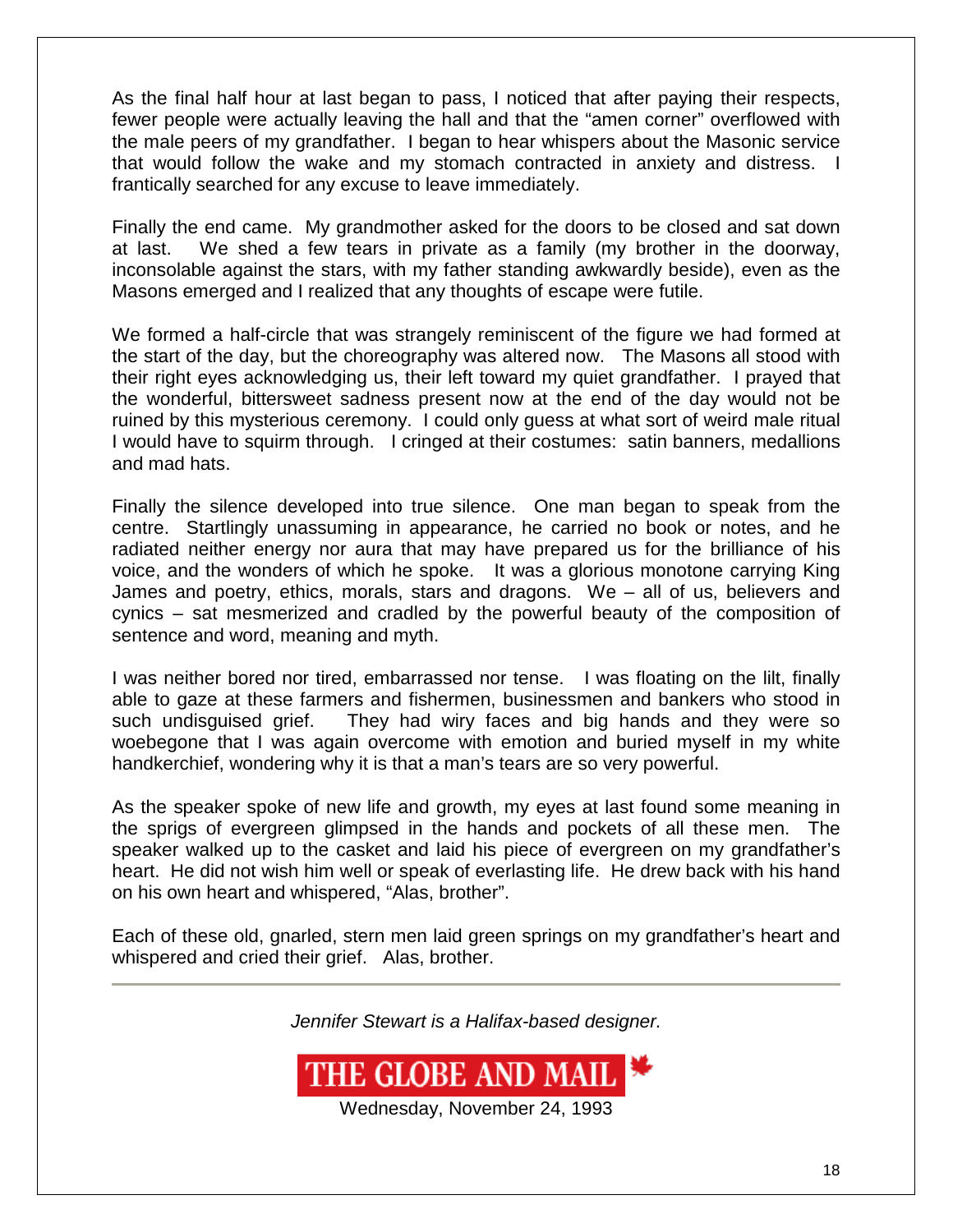#### **EXAMPLE OF A HANDOUT THAT COULD BE GIVEN TO THE FAMILY**



You have been invited to take part in the Memorial Service. A large print copy is on the lectern.

## **Memorial Service for Bro. John Smith Example Lodge No. 123**

Family and Friends:

We are gathered here to hold a Masonic Memorial Service for our late Brother John Smith.

It has been a custom, through the ages, for Masons to meet to pay our respects to a departed Brother.

Our thoughts and prayers are with his family at this time of loss, and we invite family and friends to remain for this service.

We will deposit a sprig of evergreen, the universal symbol of perpetuity, to signify our faith in the immortality of the soul.

Near the end of the service we will give the "Funeral Honours" to our departed brother; while acknowledging the inevitable termination of all human life, we cherish his memory and commend his spirit unto God who gave it.

We invite family and friends to remain seated throughout the service and by your presence, participate with us as we bid farewell to our brother.

*(These verses may be read alternately, with the brethren.)*

The souls of the righteous are in the hand of God, and there shall no torment touch them.

**In the sight of the unwise they seemed to die; and their departure is taken for misery.** 

And their going from us to be utter destruction, but they are in peace.

**For though they be punished in the sight of men, yet is their hope full of immortality.** 

And having been a little chastened, they shall be greatly rewarded, for God proved them, and found them worthy for Himself.(Wisdom of Solomon, Ch. 3: 1-5)

**ONE**

**TWO**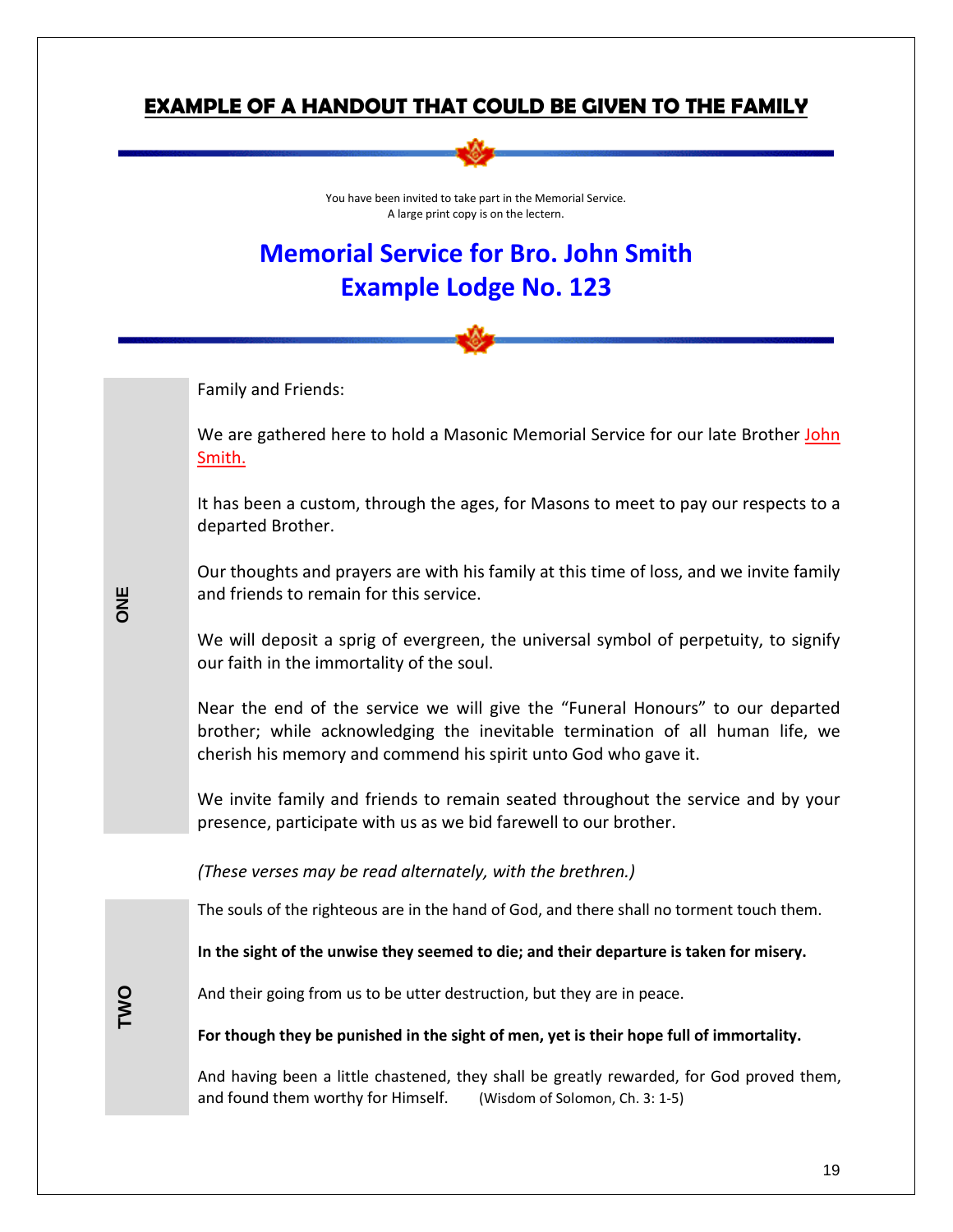**FOUR**

**FIVE**

*Here the W.M. will take the Sacred Roll on which have been inscribed the name, age, date of initiation or affiliation, date of death, and any other relevant matter, and, reading the same aloud, shall deliver the Roll to the Secretary to be deposited in the archives of the lodge.*

#### *He shall then exhort the brethren as follows:*

My brethren, we are again called upon by the most solemn admonition to regard the uncertainty of human life, and the inevitable termination of all earthly pursuits; for we meet to pay a last farewell to (*the mortal remains of*) a brother.

Those last offices paid to the dead provide an opportunity to express our sense of loss and to offer a tribute to the memory of the departed, while they enable us likewise to bear witness to our belief in the immortality of the soul.

In particular they remind us that our lives are to be lived in accordance with the Divine plan, that we are diligently to work while it is yet day, so that when the call comes to lay down our tools, we may be found ready to enter the inner chamber, where in His light we shall see light.

While we sorrow for our loss, let us lift up hearts of thanksgiving for a life well spent, for work well done; and let us humbly pray that we may be given grace and strength and wisdom to enable us to perform our duty in the pathway of life's service.

By the light of the Divine countenance we shall then pass without fear through the Valley of the Shadow, and at last shall receive the reward of true virtue, and acquire the possession of an immortal inheritance. For death cannot keep us from the face of God, Whose strong grip will free us and lift us out of shadows into the light that cannot die.

#### *The Sr. Deacon then delivers to the W.M. a lambskin apron.*

The lambskin apron of a Mason is an ancient symbol of service, a badge of innocence and a bond of friendship. We deposit this emblem to signify that death is the final release from earthly toil and strife; yet beyond the grave there awaits a new unveiling of truth, and a nobler life of service, for there God's servants shall serve Him, and they shall see His face.

#### *The WM. holding the evergreen in his hand continues:*

**SEVEN**

**SIX**

This evergreen is an emblem of our faith in the immortality of the soul. By it we are reminded of our high and glorious destiny beyond the world of shadows, and that there dwells within our tabernacle of clay an imperishable and immortal spirit which the grave shall never receive, and over which death has no dominion.

*The W.M. raises his hand to his left breast, and then extending it palm downwards over the casket, deposits the sprig of evergreen, and points upward.*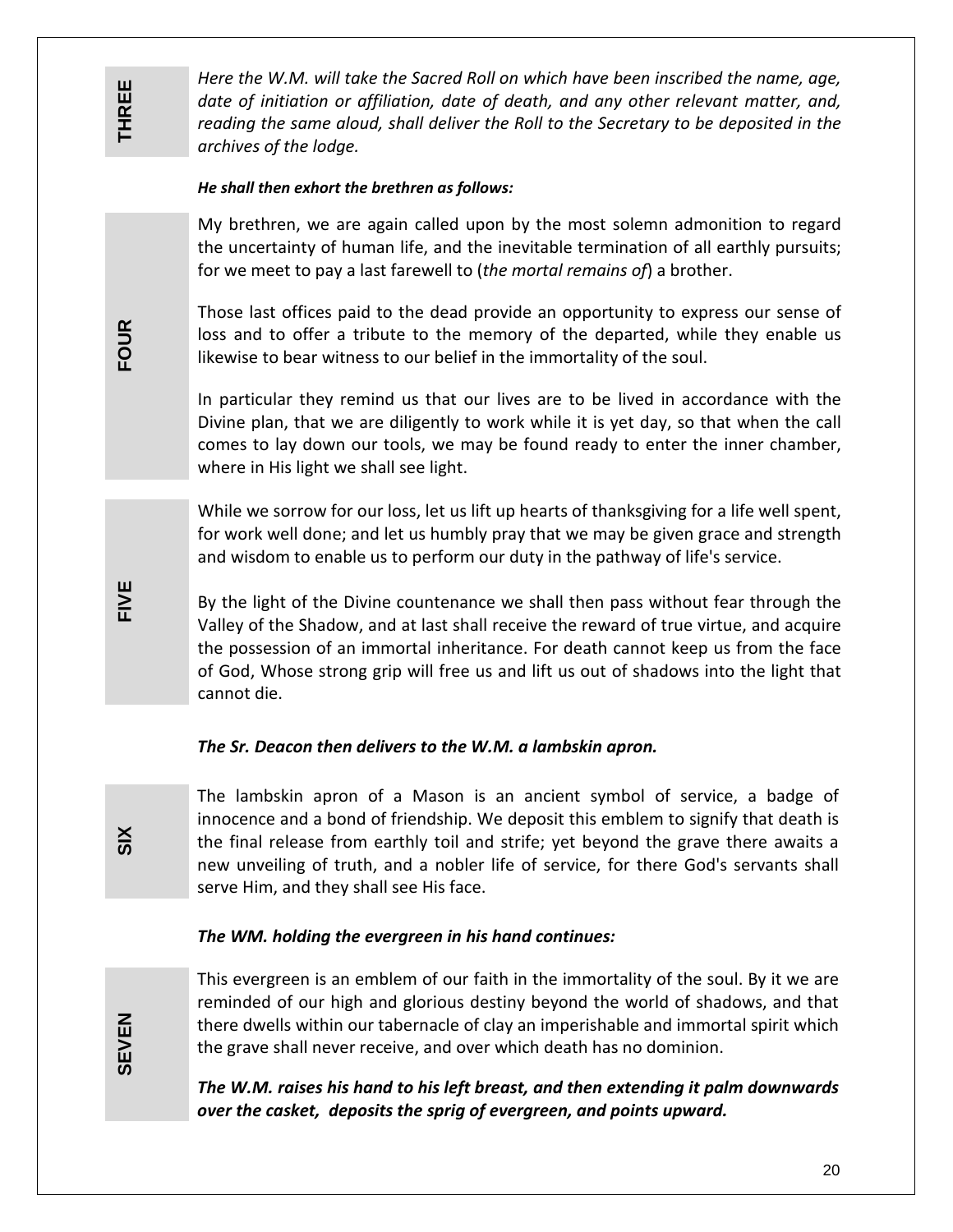#### **Let us pray.**

Almighty and Most Merciful God, in Whom we live and move and have our being, and before Whom all men must hereafter appear to render an account of the deeds done in the body, we do most earnestly beseech Thee, to impress upon our minds the solemnities of this day.

May we ever remember that in the midst of life we are in death, and so live and act our separate parts that we may have no cause for sorrow when the hour of departure is at hand.

Vouchsafe, O Gracious Father, we pray Thee, Thy Divine assistance to amend our lives and redeem the time; so that, in the discharge of the duties Thou hast assigned to us in the erection of our moral edifice, we may have wisdom from on high to direct us, strength commensurate with our task to support us, and the beauty of holiness to adorn and render all our performances acceptable in Thy sight; and at last, when the gavel of death shall call us from our earthly labours, may we obtain a blessed and everlasting abode in that spiritual edifice not made with hands, eternal in the heavens. Amen.

#### **So mote it be.**

O Lord, support us all the day long of this troublous life; until the shadows lengthen, and the evening comes, and the busy world is hushed, the fever of life is over, and our work is done. Then, Lord, in Thy mercy, grant us safe lodging, a holy rest, and peace at the last. Amen.

#### **So mote it be.**

*Here are given the Funeral Honours:*

**The brethren will copy my example, and say after me:**

*Hands extended, palms downwards.*

**We celebrate his life.**

*Hands crossed over breast.*

**We cherish his memory in our hearts.**

*Hands raised over the head, as if in supplication.*

**And we commend his spirit to God who gave it.**

**ELEVEN**

**TEN**

**NINE**

**EIGHT**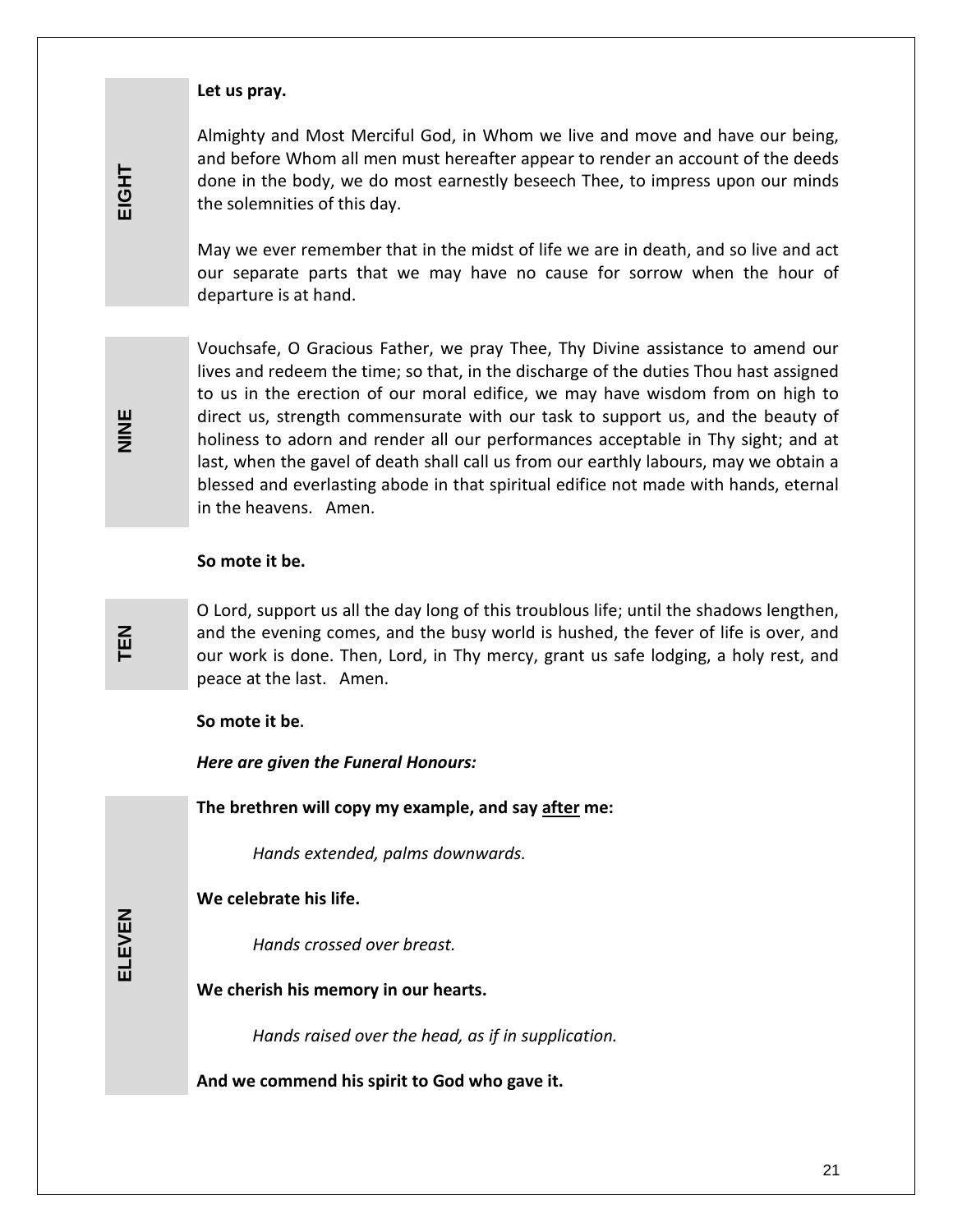#### **Closing Benediction**

**TWELVE TWELVE**

May the blessing of the Most High rest upon us and upon all our work and worship done in His name. May He give us Light to guide us, Courage to support us, and Love to unite us, now and forevermore. Amen

**So mote it be.**

*Here endeth the Service.* 

*At the close of the Service the Brethren will file past the casket, moving counterclockwise, and deposit the evergreen as they retire. The Worshipful Master and the District Deputy Grand Master may convey private condolences to the members of the family.*